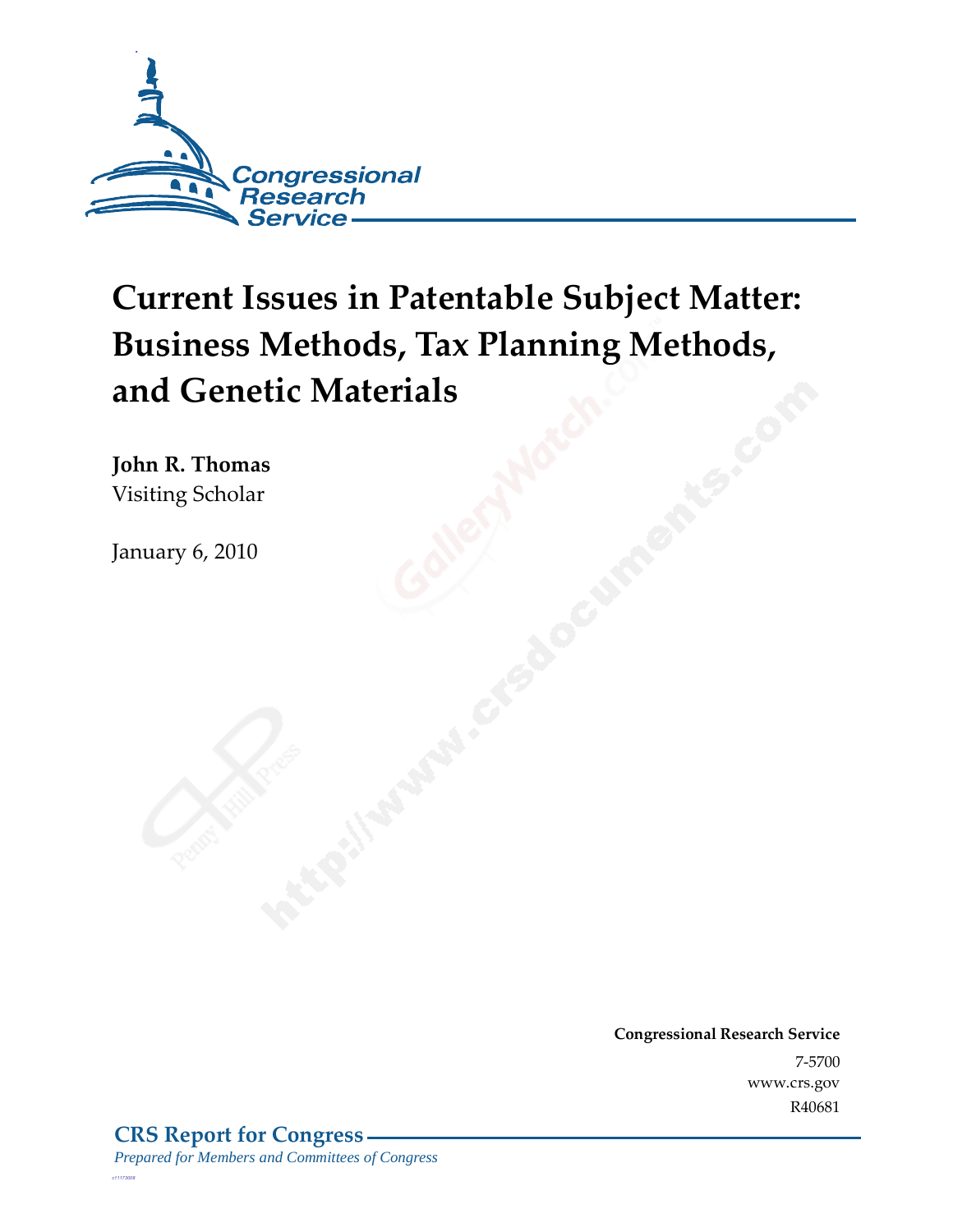## **Summary**

.

Congressional interest in the patent system has grown in recent years, tracking increasing recognition of the importance of intellectual property to innovative U.S. industries. One of the areas of interest is the topic of patentable subject matter—that is, the sorts of inventions for which patents may be obtained. In particular, patents on business methods, tax planning methods, and genetic materials have proven controversial. Legislation introduced in recent sessions of Congress would restrict the availability of patents in these fields. None of these bills has yet been enacted.

The patent statute currently provides that patents may be obtained on any invention that is a process, machine, manufacture, or composition of matter. The range of patentable subject matter under this provision has been characterized as extremely broad. The courts have nonetheless concluded that certain subject matter, including abstract ideas, mathematical algorithms, laws of nature, and mental processes may not be patented no matter how innovative they might be. They have reasoned that these inventions comprise the fundamental tools of scientific research, and that allowing them to be privately appropriated might interfere with future advancement.

Business method patents relate to a method of administering, managing, or conducting a business or organization. Tax planning method patents concern a method of reducing or deferring taxes. Both types of patents have been traced to the 1998 decision of the Court of Appeals for the Federal Circuit in *State Street Bank*, which held that these sorts of methods may be patented if they comply with other Patent Act standards such as novelty and nonobviousness. The 2008 Federal Circuit opinion in *In re Bilski* has been viewed by some observers as placing significant limits on the ability to patent business and tax planning methods, although other experts believe that the impact of the *Bilski* opinion is less certain. The United States Supreme Court has announced that it will review the holding in *Bilski*.

Patents claiming the products of biotechnology, and in particular genetic materials, have also led to considerable debate. Genetic material patents cover such technologies as DNA sequences, amino acid sequences, individual mutations known to cause disease, and testing kits for detecting genetic mutations. Since the 1980 decision of the Supreme Court in *Diamond v. Chakrabarty*, the lower courts and the U.S. Patent and Trademark Office have viewed genetic materials and related technologies as patentable.

Numerous arguments have been advanced in opposition to patents on business methods, tax planning methods, and genetic materials. Some commentators believe that business method patents ultimately discourage competition, that tax strategy patents provide undesirable innovation incentives, and that patents on genetic materials lead to deleterious effects on healthcare and medical research. Other experts assert that these concerns are overstated, and further contend that the patent system provides a powerful incentive for innovation, investment, and public disclosure of technology across many fields of endeavor.

Several legislative options present themselves. If Congress decides the current rules with respect to patent eligibility are appropriate, then no action need be taken. Other possibilities include amendments to the Patent Act either to bar the issuance of patents in particular disciplines, or to limit the ability to enforce certain kinds of patents. The desire to comply with certain international agreements, in particular the WTO Agreement on Trade-Related Aspects of Intellectual Property (TRIPS), may restrict certain legislative alternatives.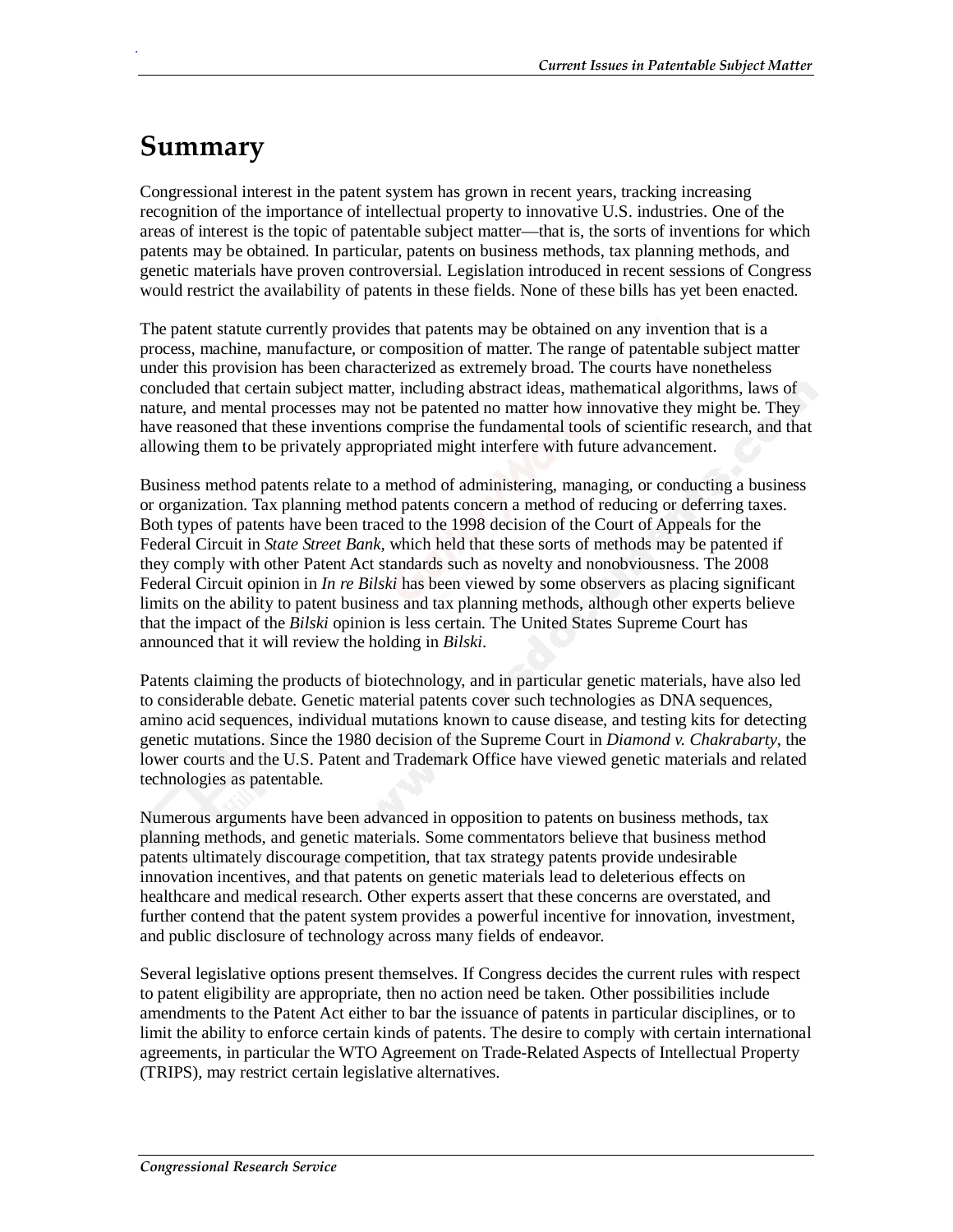## **Contents**

#### Contacts

|--|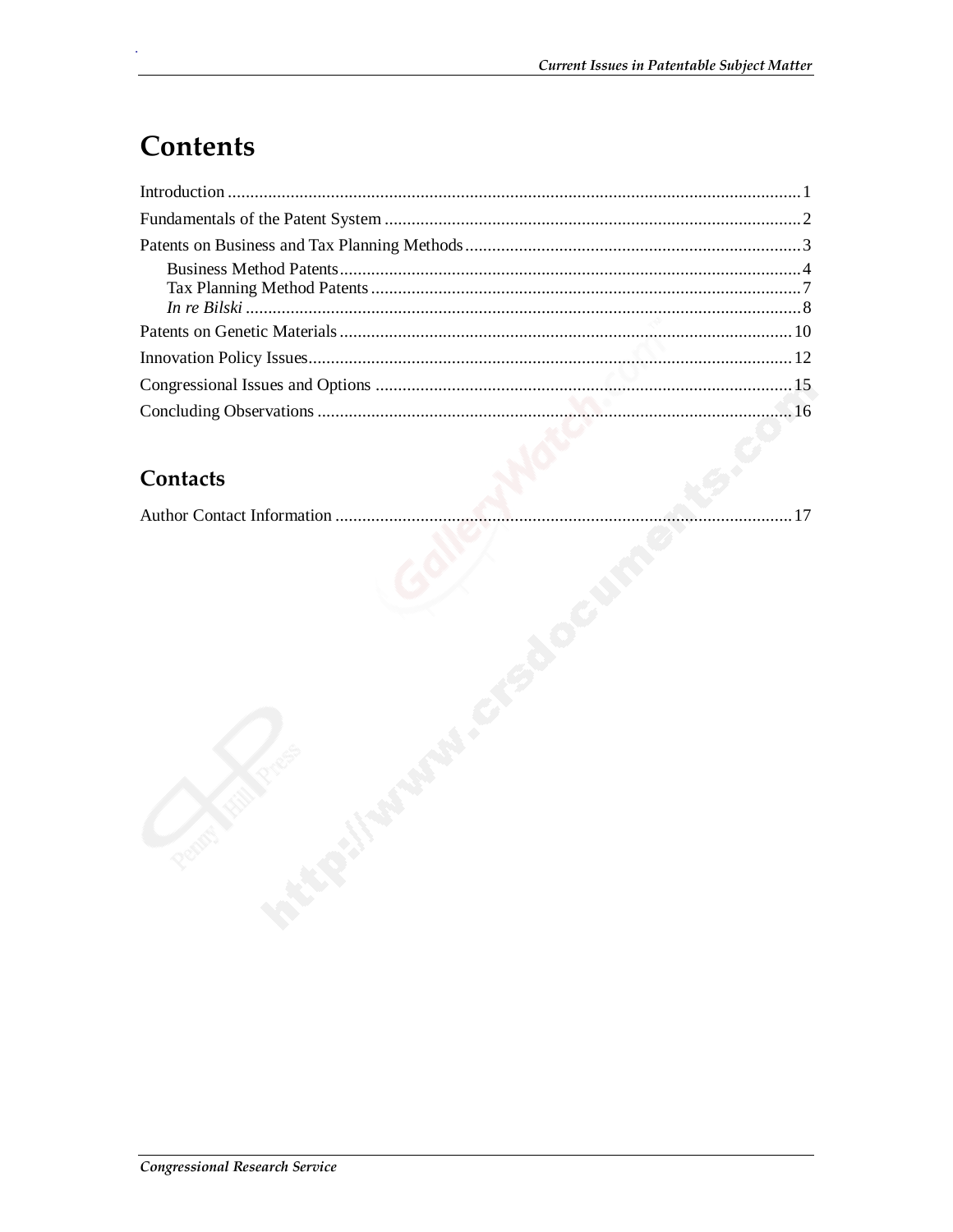## **Introduction**

.

Recent congressional discussion of patent system reform has included consideration of provisions that would restrict the sorts of inventions for which patents may be obtained. Legislation introduced in the  $111<sup>th</sup>$  Congress would prevent the patenting of tax planning methods,<sup>1</sup> and one recent hearing regarding patent reform focused in part upon the propriety of patenting business methods.<sup>2</sup> Legislation has been introduced in previous sessions of Congress that would have banned patents relating to genetic materials as well. $3$ 

Under current law, one of the requirements to obtain a patent is that the invention must consist of a "process, machine, manufacture, or composition of matter."<sup>4</sup> The courts and the U.S. Patent and Trademark Office (USPTO) have understood this language to allow an expansive range of patentable subject matter.<sup>5</sup> Patents have therefore been obtained upon diverse inventions, including living organisms, genetic materials, tax avoidance strategies, insurance methods, and marketing techniques.<sup>6</sup> Some observers believe that recent judicial opinions have narrowed the extent of patentable subject matter, however.<sup>7</sup>

The proper scope of patentable subject matter has been the subject of an often impassioned debate. Among other concerns, critics believe that business method patents are unnecessary to promote innovation,<sup>8</sup> that tax strategy patents conflict with public policy,<sup>9</sup> and that patents on generic materials raise ethical concerns.<sup>10</sup> However, other observers believe that the patent system has served as a fair and effective mechanism for promoting advances in a broad range of disciplines.<sup>11</sup> In their view, arbitrary restrictions upon the patent incentive are inappropriate.<sup>12</sup>

-

<sup>1</sup> H.R. 1265, § 303; H.R. 2584, §1; S. 506, § 303.

<sup>&</sup>lt;sup>2</sup> U.S. House of Representatives, Committee on the Judiciary, Hearing on H.R. 1260, the "Patent Reform Act of 2009," April 30, 2009.

 $3$  See, e.g., The Genomic Research and Accessibility Act,  $110^{th}$  Congress, H.R. 977. This legislation was not enacted.

<sup>&</sup>lt;sup>4</sup> 35 U.S.C. § 101 (2006). If an invention is judged to fall within one of these four categories of patentable subject matter, then it must meet other standards in order to be subject to a patent. In particular, the invention must not have been obvious to a person of ordinary skill in the art at the time it was made.  $35$  U.S.C. § 103(a) (2006).

<sup>5</sup> See Ryan Hagglund, "Patentability of Human-Animal Chimeras," 25 *Santa Clara Computer & High Technology Law Journal* (2008-2009), 51.

<sup>&</sup>lt;sup>6</sup> See Dana Remus Irwin, "Paradise Lost in the Patent Law? Changing Visions of Technology in the Subject Matter Inquiry," 60 *Florida Law Review* (2008), 775.

<sup>&</sup>lt;sup>7</sup> See Scott D. Locke & William D. Schmidt, "Business Method Patents: The Challenge of Coping with An Ever Changing Standard of Patentability," 18 *Fordham Intellectual Property, Media and Entertainment Law Journal* (2008), 1079.

<sup>8</sup> See Leo J. Raskind, "The *State Street Bank* Decision: The Bad Business of Unlimited Patent Protection for Methods of Doing Business," 10 *Fordham Intellectual Property, Media & Entertainment Law Journal* (1999), 61.

<sup>9</sup> See Tinna C. Otero, "Banning Tax Strategy Patents—Should We Listen to the Tax Practitioners?," 48 *Jurimetrics Journal* (2008), 309.

<sup>&</sup>lt;sup>10</sup> See Michele Westhoff, "Gene Patents: Ethical Dilemmas and Possible Solutions," 20 *Health Lawyer* no. 4 (2008), 1.

<sup>&</sup>lt;sup>11</sup> See Christopher A. Harkins, "Throwing Judge Bryson's Curveball: A Pro Patent View of Process Claims as Patent-Eligible Subject Matter," 7 *John Marshall Review of Intellectual Property Law* (2008), 701.

<sup>&</sup>lt;sup>12</sup> See Kevin Schubert, "Should *State Street* Be Overruled? Continuing Controversy Over Business Method Patents," 90 *Journal of the Patent and Trademark Office Society* (2008), 461.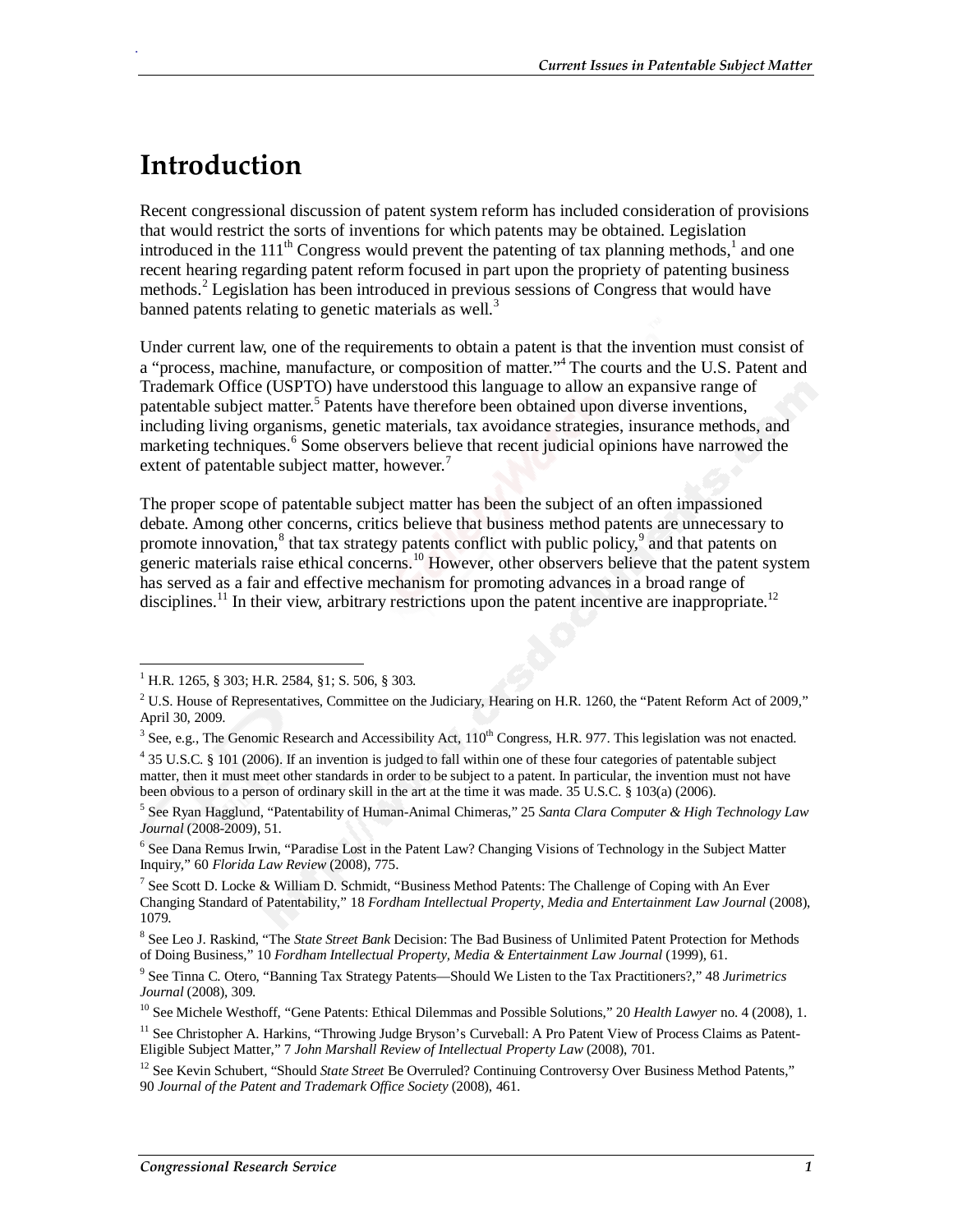This report introduces the current debate concerning the appropriate range of patentable subject matter. It begins by providing an introduction to the patent system. It then reviews the ongoing discussion concerning the merits of business method and tax planning method patents. The current controversy concerning patents on genetic materials is then reviewed. The report then provides a broader discussion of innovation policy concerns that arise as policy makers consider the appropriate range of patentable subject matter. A summary of congressional issues and options concludes the report.

## **Fundamentals of the Patent System**

The U.S. Constitution confers upon Congress the power "To promote the Progress of ... useful Arts, by securing for limited Times to ... Inventors the exclusive Right to their ... Discoveries."<sup>13</sup> In accordance with the Patent Act of 1952,  $14$  an inventor may seek the grant of a patent by preparing and submitting an application to the USPTO. USPTO officials known as examiners then determine whether the invention disclosed in the application merits the award of a patent.<sup>15</sup>

USPTO procedures require examiners to determine whether the invention fulfills certain substantive standards set by the patent statute. To be patentable, the invention must be novel, or different, from subject matter disclosed by an earlier patent, publication, or other state-of-the-art knowledge.<sup>16</sup> In addition, an invention is not patentable if "the subject matter as a whole would have been obvious at the time the invention was made to a person having ordinary skill in the art to which said subject matter pertains."<sup>17</sup> This requirement of "nonobviousness" prevents the issuance of patents claiming subject matter that a skilled artisan would have been able to implement in view of the knowledge of the state of the art.<sup>18</sup> The invention must also be useful, a requirement that is satisfied if the invention is operable and provides a tangible benefit.<sup>19</sup>

Even if these requirements of novelty, nonobviousness, and utility are met, an invention is not patentable unless it falls within at least one category of patentable subject matter. According to section 101 of the Patent Act of 1952, an invention which is a "process, machine, manufacture, or composition of matter" may be patented.<sup>20</sup> The range of patentable subject matter under this statute has been characterized as "extremely broad."21 The courts and USPTO have nonetheless concluded that certain subject matter, including abstract ideas and laws of nature, is not patentable under section  $101<sup>22</sup>$  This report further discusses this legal standard below.

.

 $17$  35 U.S.C. § 103(a) (2006).

<sup>-</sup><sup>13</sup> Article I, Section 8, Clause 8.

 $14$  P.L. 82-593, 66 Stat. 792 (codified at Title 35 of the United States Code).

<sup>15 35</sup> U.S.C. § 131 (2006).

<sup>16 35</sup> U.S.C. § 102 (2006).

<sup>18</sup> See KSR International Co. v. Teleflex Inc., 550 U.S. 398 (2007).

<sup>19</sup> See In re Fischer, 421 F.3d 1365, 1371 (Fed. Cir. 2005).

 $20$  35 U.S.C. § 101 (2006).

<sup>21</sup> In re Comiskey, 554 F.3d 967 (Fed. Cir. 2009).

<sup>22</sup> See In re Bilski, 545 F.3d 943 (Fed. Cir. 2008) (*en banc*).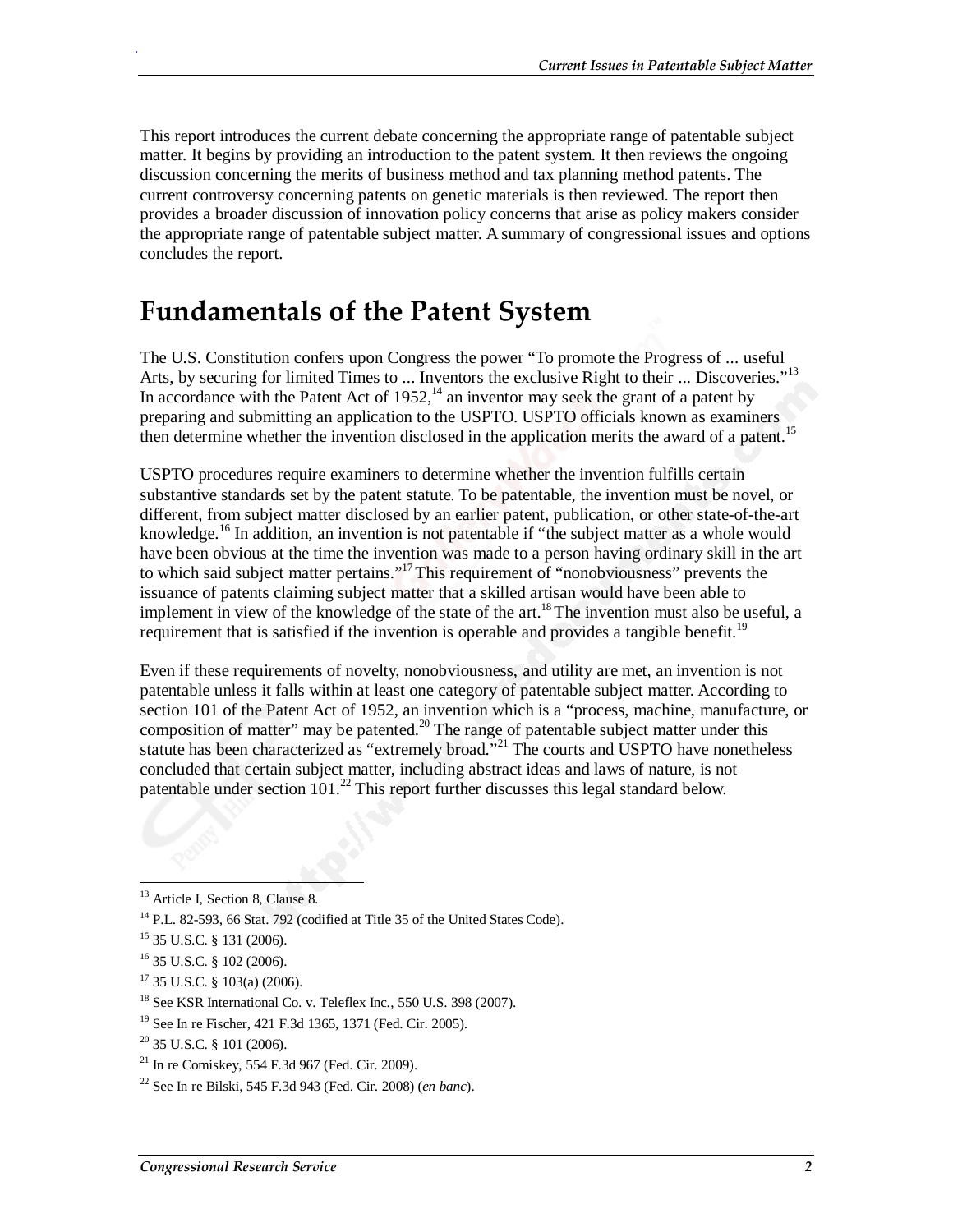In addition to these substantive requirements, the USPTO examiner will consider whether the submitted application fully discloses and distinctly claims the invention.<sup>23</sup> In particular, the application must enable persons skilled in the art to make and use the invention without undue experimentation.<sup>24</sup> In addition, the application must disclose the "best mode," or preferred way, that the applicant knows to practice the invention.<sup>25</sup>

If the USPTO allows the patent to issue, its owner obtains the right to exclude others from making, using, selling, offering to sell, or importing into the United States the patented invention.<sup>26</sup> Those who engage in those acts without the permission of the patentee during the term of the patent can be held liable for infringement. Adjudicated infringers may be enjoined from further infringing acts.<sup>27</sup> The patent statute also provides for an award of damages "adequate" to compensate for the infringement, but in no event less than a reasonable royalty for the use made of the invention by the infringer."<sup>28</sup>

The maximum term of patent protection is ordinarily set at 20 years from the date the application is filed.<sup>29</sup> At the end of that period, others may employ that invention without regard to the expired patent.

Patent rights do not enforce themselves. Patent owners who wish to compel others to respect their rights must commence enforcement proceedings, which most commonly consist of litigation in the federal courts. Although issued patents enjoy a presumption of validity, accused infringers may assert that a patent is invalid or unenforceable on a number of grounds. The Court of Appeals for the Federal Circuit (Federal Circuit) possesses nationwide jurisdiction over most patent appeals from the district courts.<sup>30</sup> The Supreme Court enjoys discretionary authority to review cases decided by the Federal Circuit.<sup>3</sup>

## **Patents on Business and Tax Planning Methods**

The Patent Act of 1952 allows a patent to issue upon a "process," which the statute defines to mean a "process, art, or method."<sup>32</sup> Process patents claim a series of steps that may be performed to achieve a specific result. Process patents typically relate to methods of manufacture or use.<sup>33</sup> A process patent may claim a method of making a product, for example, or a method of using a chemical compound to treat a disease.

 $\overline{\phantom{a}}$ 

 $^{23}$  35 U.S.C. § 112 (2006).

<sup>&</sup>lt;sup>24</sup> See Invitrogen Corp. v. Clontech Labs., Inc.,  $429$  F.3d 1052, 1070-71 (Fed. Cir. 2005).

<sup>&</sup>lt;sup>25</sup> See High Concrete Structures, Inc. v. New Enterprise Stone and Lime Co.,  $377$  F.3d 1379, 1382 (Fed. Cir. 2004).  $26$  35 U.S.C. § 271(a) (2006).

<sup>27 35</sup> U.S.C. § 283 (2006). *See* eBay Inc. v. MercExchange L.L.C., 126 S.Ct. 1837 (2006).

 $^{28}$  35 U.S.C. § 284 (2006).

<sup>&</sup>lt;sup>29</sup> 35 U.S.C. § 154(a)(2) (2006). Although the patent term is based upon the filing date, the patentee obtains no enforceable legal rights until the USPTO allows the application to issue as a granted patent. A number of Patent Act provisions may modify the basic 20-year term, including examination delays at the USPTO and delays in obtaining marketing approval for the patented invention from other federal agencies.

 $30$  28 U.S.C. § 1295(a)(1) (2006).

 $31$  28 U.S.C. § 1254(1) (2006).

 $32$  35 U.S.C. § 100(b) (2006).

<sup>33</sup> See In re Pleuddemann, 910 F.2d 823, 826 (Fed. Cir. 1990).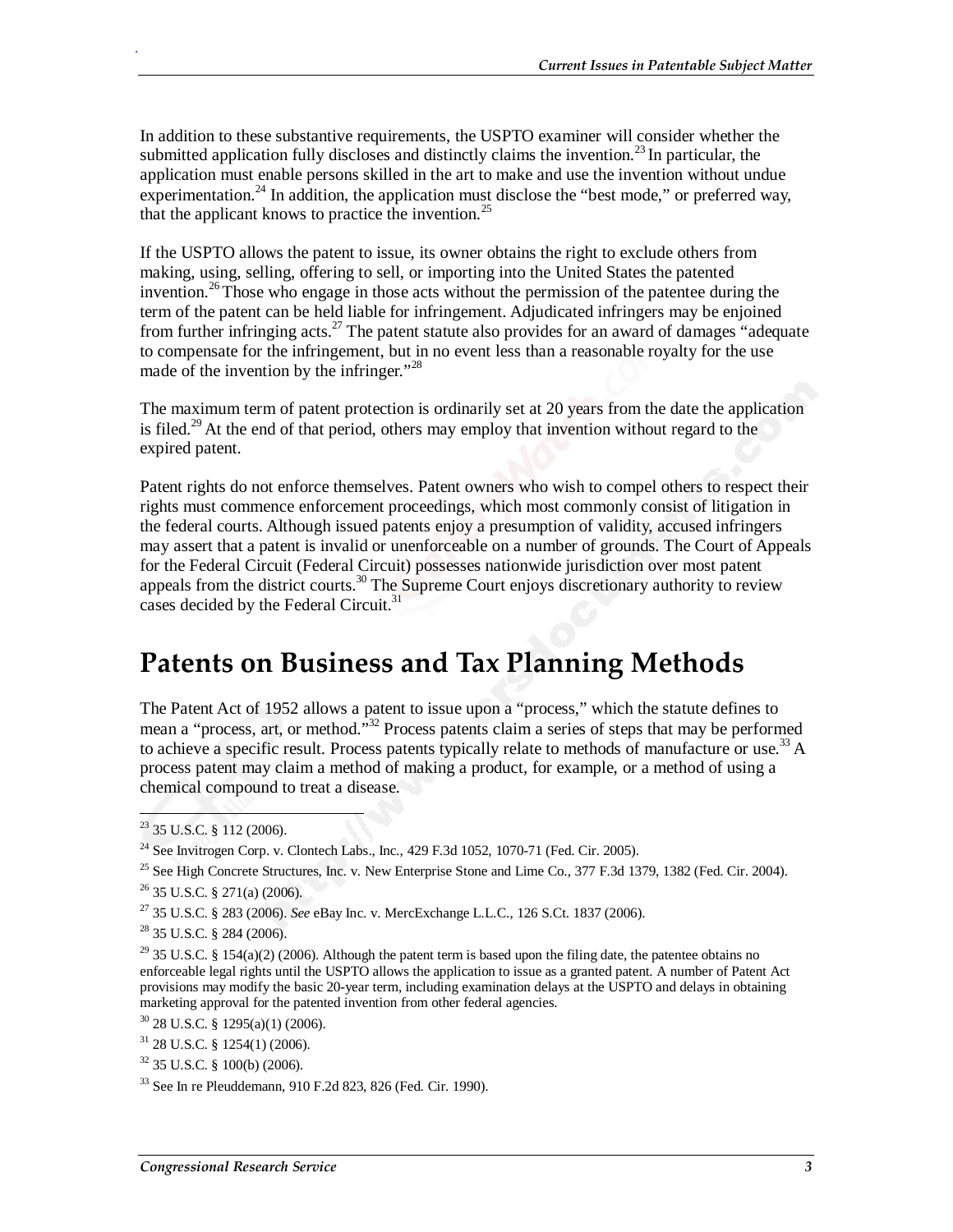Although the statutory term "process" is broad, courts and the USPTO have nonetheless established certain limits upon the sorts of processes that may be patented. In particular, abstract ideas, mathematical algorithms, mental processes, and scientific principles have been judged not to be patentable.<sup>34</sup> The Supreme Court has described these sorts of inventions as the "basic tools" of scientific and technological work"<sup>35</sup> that should be "free to all men and reserved exclusively to none.<sup>35</sup> As explained by Supreme Court Justice Stephen Brever, this rule "reflects a basic judgment that protection in such cases, despite its potentially positive incentive effects, would too severely interfere with, or discourage, development and the further spread of future knowledge itself<sup>"37</sup>

In recent years, two controversial categories of process patents have been identified. The first of these, business method patents, have been defined to include "a method of administering, managing, or otherwise operating a business or organization, including a technique used in doing or conducting business."38 The second, tax strategy patents, have been defined as "a plan, strategy, technique, or scheme that is designed to reduce, minimize, or defer, or has, when implemented, the effect of reducing, minimizing, or deferring, a taxpayer's tax liability."<sup>39</sup> This report discusses these two sorts of process patents in turn.

#### **Business Method Patents**

Prior to 1998, some courts had held that methods of doing business were not patentable subject matter under § 101 of the Patent Act. For example, the Court of Appeals for the First Circuit held that:

[A] system for the transaction of business, such, for example, as the cafeteria system for transacting the restaurant business, or similarly the open-air drive-in system for conducting the motion picture theatre business, however, novel, useful, or commercially successful is not patentable apart from the means for making the system practically useful, or carrying it out.<sup>40</sup>

The Federal Circuit revisited the issue in 1998, however, and in its well-known decision in *State Street Bank & Trust Co. v. Signature Financial Group* held that no business method exclusion from patentability existed.<sup>41</sup> The patent at issue in that case concerned a data-processing system for implementing an investment structure known as a "Hub and Spoke" system.<sup>42</sup> This system allowed individual mutual funds ("Spokes") to pool their assets in an investment portfolio

-

<sup>&</sup>lt;sup>34</sup> See Laboratory Corp. of America Holdings v. Metabolite Laboratories, Inc. 548 U.S. 124 (2006) (opinion of Justice Breyer, dissenting from dismissal of writ of certiorari as improvidently granted) (hereinafter "LabCorp.").

<sup>35</sup> Gottschalk v. Benson, 409 U.S. 63, 67 (1972).

<sup>36</sup> Funk Brothers Seed Co. v. Kalo Inoculant Co., 333 U.S. 127, 130 (1948).

<sup>37</sup> LabCorp., *supra*, at 128.

<sup>&</sup>lt;sup>38</sup> Business Method Patent Improvement Act, H.R. 5364, 106<sup>th</sup> Cong., § 2 (2000). This legislation was not enacted.

 $39$  H.R. 1908, 110<sup>th</sup> Cong., § 10(b)(2)(A) (2008). In a portion of the definition not quoted above, the legislation expressly explained that "the use of tax preparation software or other tools used solely to perform or model mathematical calculations or prepare tax or information returns" was not considered a "tax planning method." This legislation was not enacted.

 $^{40}$  Lowe's Drive-In Theaters, Inc. v. Park-In Theaters, Inc., 174 F.2d 547, 552 ( $1<sup>st</sup>$  Cir. 1949).

 $41$  149 F.3d 1368 (Fed. Cir. 1998).

<sup>42</sup> See U.S. Patent No. 5,193,056.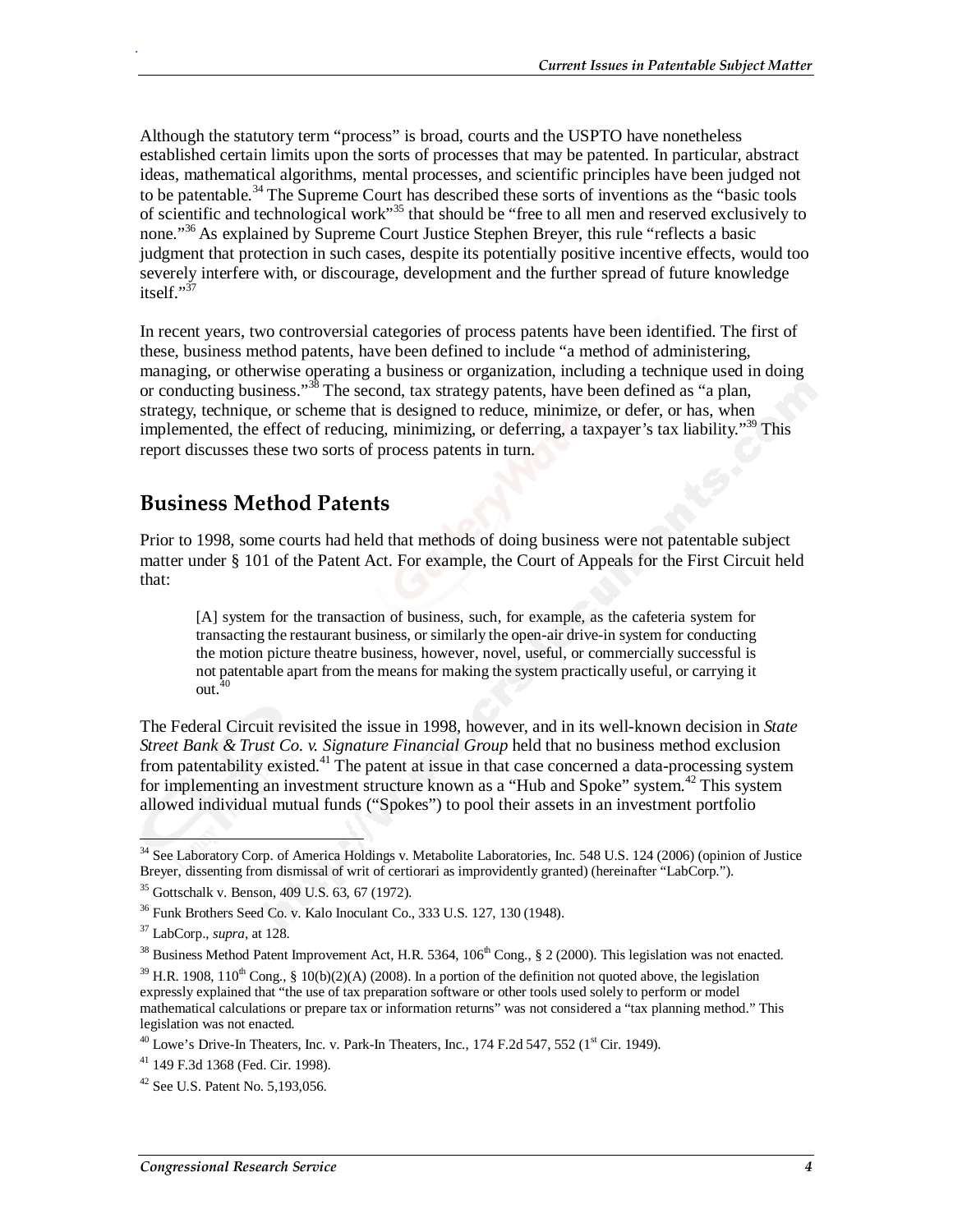("Hub") organized as a partnership. According to the patent, this investment regime provided the advantageous combination of economies of scale in administering investments coupled with the tax advantages of a partnership.<sup>43</sup> The patented system purported to allow administrators to monitor financial information and complete the accounting necessary to maintain this particular investment structure. In addition, it tracked "all the relevant data determined on a daily basis for the Hub and each Spoke, so that aggregate year end income, expenses, and capital gain or loss can be determined for accounting and tax purposes for the Hub and, as a result, for each publicly traded Spoke."<sup>44</sup>

Litigation arose between Signature, the patent owner, and State Street Bank over the latter firm's alleged use of the patented invention. Among the defenses offered by State Street Bank was that the asserted patent claimed subject matter that was not within one of the four categories of statutory subject matter,<sup>45</sup> and hence was invalid. The district court sided with State Street Bank.<sup>46</sup> The trial judge explained:

At bottom, the invention is an accounting system for a certain type of financial investment vehicle claimed as [a] means for performing a series of mathematical functions. Quite simply, it involves no further physical transformation or reduction than inputting numbers, calculating numbers, outputting numbers, and storing numbers. The same functions could be performed, albeit less efficiently, by an accountant armed with pencil, paper, calculator, and a filing system.<sup>47</sup>

The trial court further relied upon "the long-established principle that business 'plans' and 'systems' are not patentable."48 The court judged that "patenting an accounting system necessary to carry on a certain type of business is tantamount to a patent on the business itself."49 Because the court found that "abstract ideas are not patentable, either as methods of doing business or as mathematical algorithms,"50 the patent was held to be invalid.

Following an appeal, the Federal Circuit reversed. The court of appeals concluded that the patent claimed not merely an abstract idea, but rather a programmed machine that produced a "useful, concrete, and tangible result."51 Because the invention achieved a useful result, it constituted patentable subject matter even though its result was expressed numerically.<sup>52</sup> The Federal Circuit further explained that:

Today, we hold that the transformation of data, representing discrete dollar amounts, by a machine through a series of mathematical calculations into a final share price, constitutes a practical application of a mathematical algorithm, formula, or calculation, because it produces "a useful, concrete and tangible result"—a final share price momentarily fixed for

- 
- 49 Id*.* at 516.

<sup>-</sup>43 149 F.3d at 1370.

 $44$  Id.

<sup>&</sup>lt;sup>45</sup> 35 U.S.C. § 101 (2006) (identifying processes, machines, manufactures, and compositions of matter as patentable subject matter).

<sup>46 927</sup> F. Supp. 502 (D. Mass. 1996).

<sup>47</sup> Id*.* at 515. 48 Id.

 $50$  Id.

<sup>&</sup>lt;sup>51</sup> 149 F.3d at 1373.

 $52$  Id. at 1375.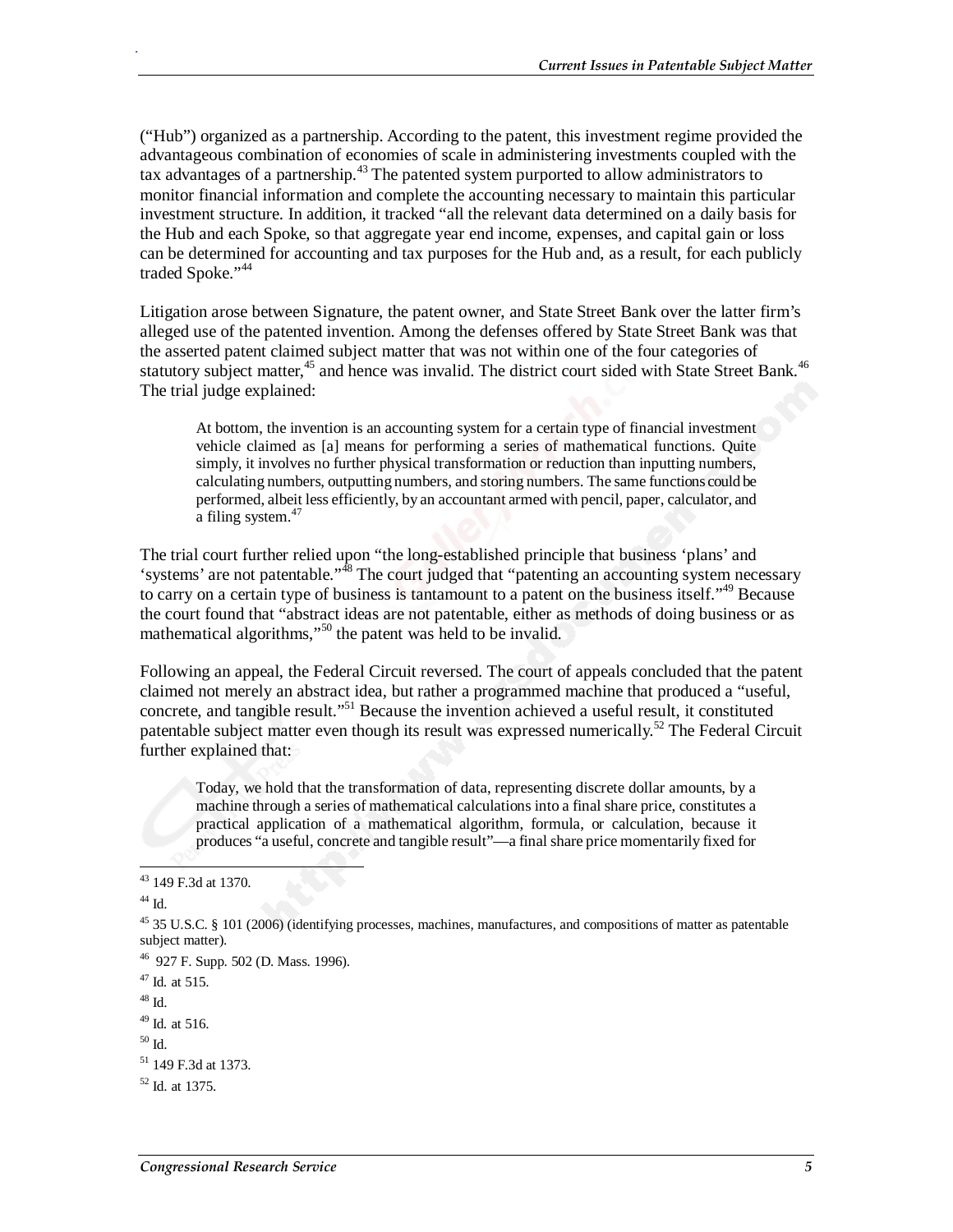recording and reporting purposes and even accepted and relied upon by regulatory authorities and in subsequent trades.<sup>53</sup>

The court of appeals then turned to the district court's business methods rejection, opting to "take [the] opportunity to lay this ill-conceived exception to rest."<sup>54</sup> The court explained restrictions upon patents for methods of doing business had not been the law since at least the enactment of the 1952 Patent Act. The Federal Circuit then concluded that methods of doing business should be subject to the same patentability analysis as any other sort of process.<sup>55</sup>

Following *State Street Bank,* numerous patents that arguably claim business methods have issued from the USPTO.<sup>56</sup> Katherine Strandburg, a member of the faculty of the New York University School of Law, has characterized business method patents as involving four categories: "(1) 'back office' or administrative operational methods; (2) customer service operational methods; (3) methods of providing personal or professional service; and (4) intangible 'products."<sup>57</sup> Several of these patents have been the subject of litigation in the federal courts.<sup>58</sup>

Patents on methods of doing business have attracted controversy. Some observers believe that such patents are appropriate supporters of the costly research and development efforts that occur in our service-oriented, information-based economy.<sup>59</sup> Others believe that business method patents are unnecessary to promote innovation and may raise unique concerns over competition.<sup>60</sup> A subsequent portion of this report will review this debate.

Congressional reaction to the patenting of business methods has to this point been limited. In 1999, Congress enacted the First Inventor Defense Act as part of the American Inventors Protection Act.<sup>61</sup> That statute provides an earlier inventor of a "method of doing or conducting business" that was later patented by another to assert a defense to patent infringement in certain circumstances.

In enacting the First Inventor Defense Act, Congress recognized that some firms may have operated under the impression that business methods could not be patented prior to the *State Street Bank* decision. As a result, they may have maintained their innovative business methods as trade secrets. Having used these trade secrets in furtherance of their marketplace activities for a period of time, however, these firms may be unable to obtain a patent upon their business method. Further, should a competitor later independently invent and patent the same business method, the trade secret holder would potentially be liable for patent infringement. Following the

 $\overline{1}$ 53 Id. at 1373.

<sup>54</sup> Id. at 1375.

<sup>55</sup> Id.

<sup>56</sup> See, e.g., John R. Allison & Emerson H. Tiller, "The Business Method Patent Myth," 18 *Berkeley Technology Law Journal* (2003), 987.

<sup>57</sup> Katherine J. Strandburg, "What If There Were a Business Method Use Exemption to Patent Infringement?," 2008 *Michigan State Law Review*, 245.

<sup>58</sup> See, e.g., Nicholas A. Smith, "Business Method Patents and Their Limits: Justifications, History, and the Emergence of a Claim Construction Jurisprudence," 9 *Michigan Telecommunications & Technology Law Review* (2002), 171.

<sup>59</sup> Thomas J. Scott, Jr. & Stephen T. Schreiner, "Planning for the Brave New World: Are Business Method Patents Going to Be Second Class Citizens?," 19 *Intellectual Property & Technology Law Journal* no. 6 (2007), 6.

<sup>60</sup> Andrew A. Schwartz, "The Patent Office Meets the Poison Pill: Why Legal Methods Cannot Be Patented," 90 *Journal of the Patent and Trademark Office* (2008), 194.

 $61$  P.L. 106-113, 113 Stat. 1536 (1999) (codified at 35 U.S.C. § 273(b) (2006)).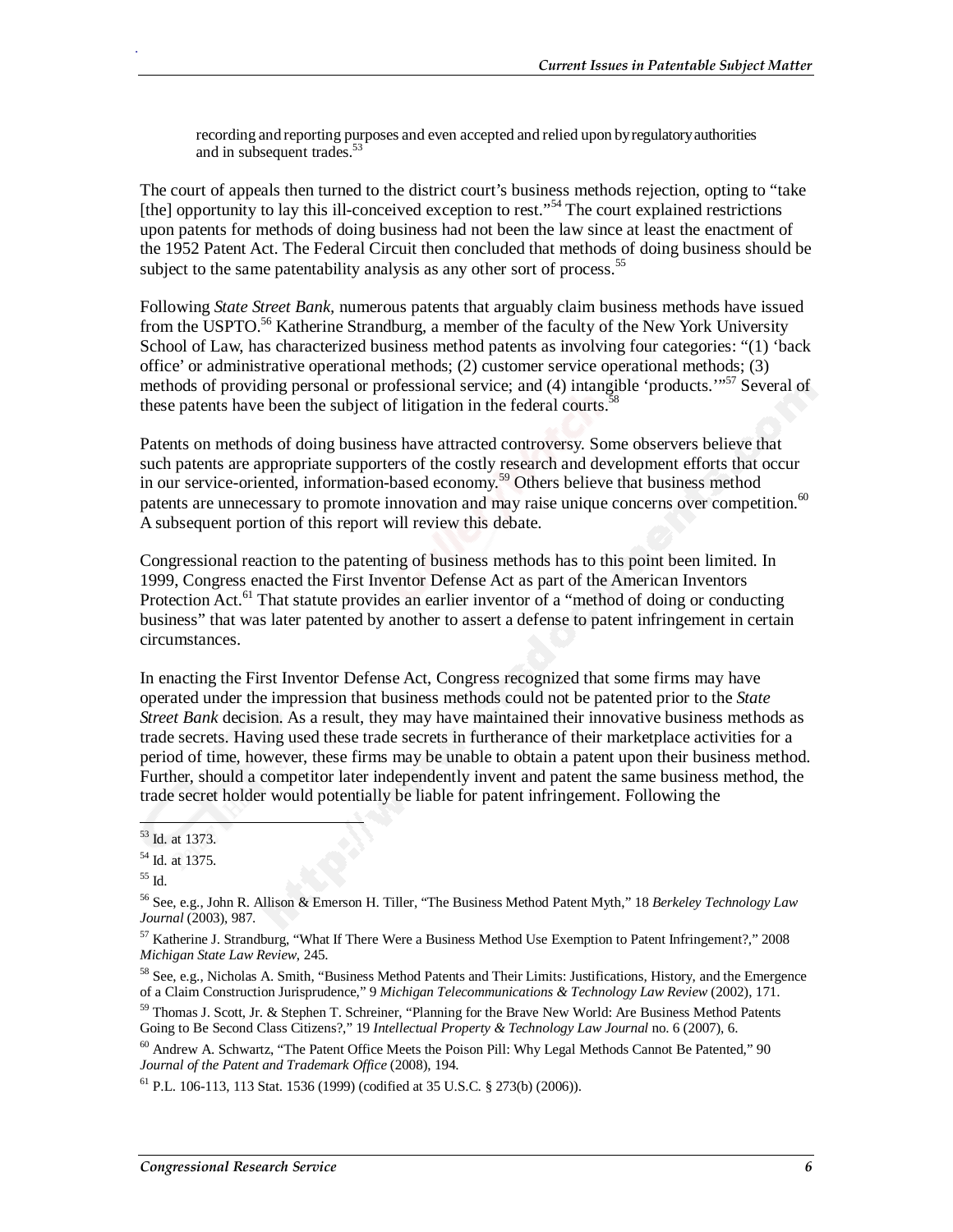confirmation of the patenting of business methods by the *State Street Bank* court, the creation of the first inventor defense was intended to provide a defense to patent infringement in favor of the first inventor/trade secret holder. $62$ 

By stipulating that the first inventor defense applied only to a "method of doing or conducting business," Congress arguably recognized the validity of these sorts of patents.<sup>63</sup> The First Inventor Defense Act did not define the term "method of doing or conducting business," however, and to date no published judicial opinion addresses the precise scope of this defense.  $64$ 

#### **Tax Planning Method Patents**

Although the *State Street Bank* opinion rejected a *per se* rule denying patents on business methods, the invention claimed by the Signature patent was arguably motivated by a desire to reduce tax liability.<sup>65</sup> In some sense, then, *State Street Bank* may be seen as the first tax patent case. Some commentators believe that the "increase in the number of tax strategy patents requested and approved by the [USPTO] came on the heels" of *State Street Bank*. 66

Generally stated, tax planning method patents may be defined as those that disclose and claim a system or method for reducing or deferring taxes.<sup>67</sup> As of January 6, 2010, the USPTO identified 90 issued patents and 136 published applications under classification number  $705/36T$ .<sup>68</sup> As the USPTO received 485,312 patent applications in 2008, and granted 185,224 patents during that year, it should be appreciated that tax strategy patents represent a very small share of that agency's workload. $\overline{69}$  Among the titles of the issued patents are:

• System and method for forecasting tax effects of financial transactions (U.S. Patent No. 7,305,353)

• Method and apparatus for tax efficient investment management (U.S. Patent No. 7,031,937)

• Method and apparatus for tax-efficient investment using both long and short positions (U.S. Patent No. 6,832,209)

-

 $62$  See generally David H. Hollander, Jr., "The First Inventor Defense: A Limited Prior User Right Finds Its Way Into U.S. Patent Law," 30 *American Intellectual Property Law Association Quarterly Journal* (2002), 37.

<sup>63</sup> See Rochelle Cooper Dreyfuss, "Are Business Method Patents Bad for Business?," 16 *Santa Clara Computer and High Technology Law Journal* (2000), 263.

 $64$  John R. Allison & Starling D. Hunter, "On the Feasibility of Improving Patent Quality One Technology At a Time: The Case of Business Methods," 21 *Berkeley Technology Law Journal* (2006), 729.

<sup>65</sup> See, e.g., Paul E. Schaafsma, "A Gathering Storm in the Financial Industry," 9 *Stanford Journal of Law, Business and Finance* (2004), 176.

<sup>66</sup> Meyer, *supra*, at 187.

 $^{67}$  H.R. 1908, 110<sup>th</sup> Cong., § 10(b)(2)(A) (2008).

<sup>68</sup> It should be appreciated that some observers have criticized the USPTO classification system as unreliable. *See, e.g.,* John R. Allison and Mark A. Lemley, "The Growing Complexity of the United States Patent System," 82 *Boston University Law Review* (2002), 77. As a result, it is possible that some patents arguably directed towards tax strategies may presently be classified under different categories.

<sup>69</sup> USPTO, U.S. Patent Statistics, Calendar Years 1963-2008 (available at http://www.uspto.gov/web/offices/ac/ido/ oeip/taf/us\_stat.pdf).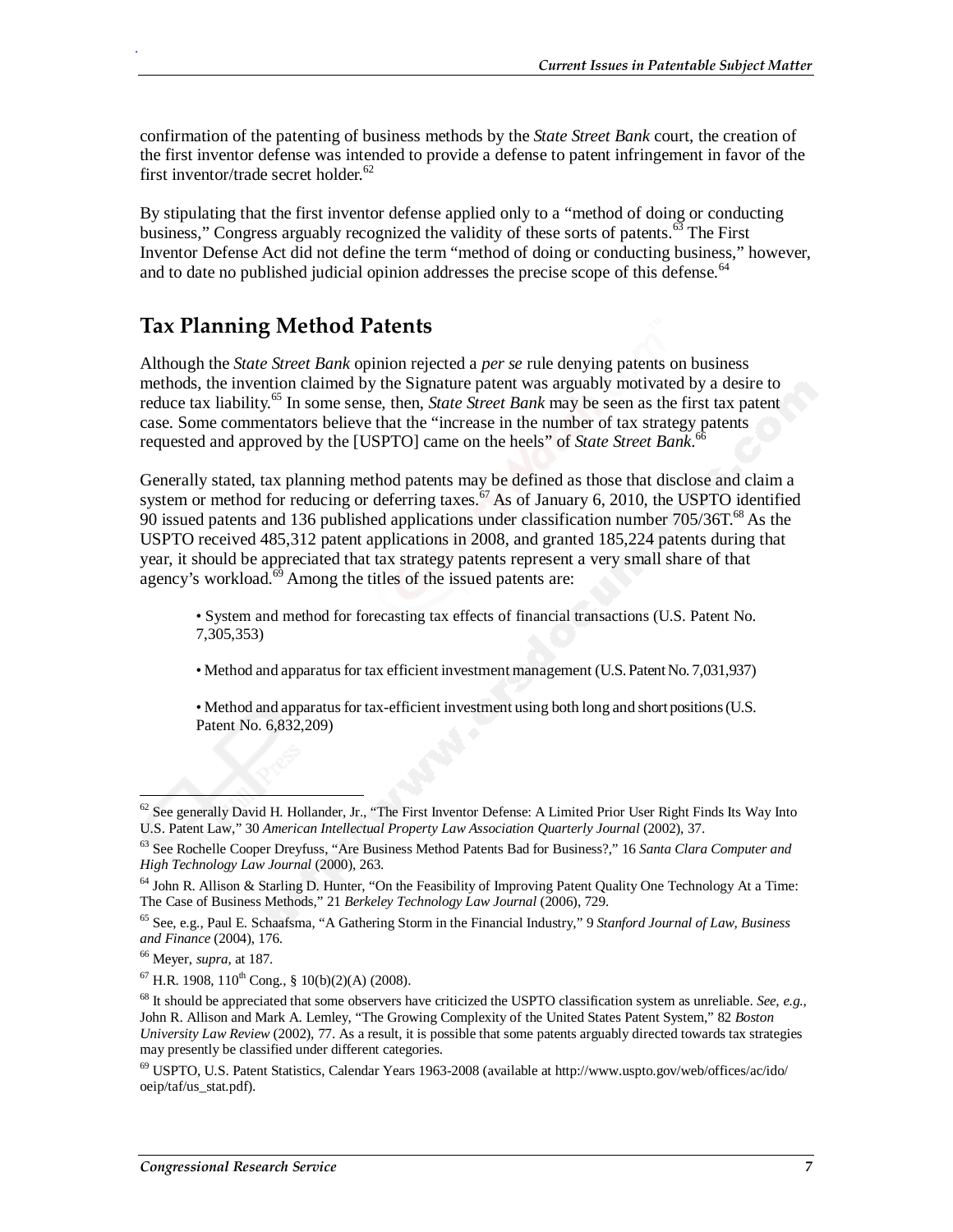• Computerized system and method for optimizing after-tax proceeds (U.S. Patent No. 6,115,697)

Tax planning method patents have resulted in a lively discussion among interested parties. Some observers, and in particular tax professionals, have found tax planning method patents to be "ridiculous,"<sup>70</sup> "bizarre,"<sup>71</sup> and "deeply unsettling."<sup>72</sup> On the other hand, other commentators, including many patent professionals, believe both that concerns over tax patents are overstated, and that the patenting of tax strategies may lead to numerous positive consequences. This report will review this debate below.

In the  $111<sup>th</sup>$  Congress, three bills have been introduced that would stipulate that patents may not be obtained on methods of tax planning.<sup>73</sup> H.R. 1265 and S. 506 define the excluded category of "tax planning invention[s]" to mean "a plan, strategy, technique, scheme, process, or system that is designed to reduce, minimize, determine, avoid, or defer, or has, when implemented, the effect of reducing, minimizing, determining, avoiding, or deferring, a taxpayer's tax liability or is designed to facilitate compliance with tax laws, but does not include tax preparation software and other tools or systems used solely to prepare tax or information returns."<sup>74</sup> H.R. 2584 would prevent any patent claiming a "tax planning method," which is defined similarly.<sup>75</sup> The legislation would apply to any application filed at the USPTO on or after the date of enactment.<sup>76</sup>

#### *In re Bilski*

.

Increasing public scrutiny of business and tax planning method patents in recent years has corresponded with heightened attention to patent eligibility issues by the USPTO and the courts. On October 30, 2008, the Federal Circuit issued its opinion in *In re Bilski*.<sup>77</sup> The Bilski appeal was decided *en banc*—that is to say, with the participation of all the active judges of the court. Bilski's application concerned a method of hedging risk in the field of commodities trading. In particular, his application claimed the following method:

A method for managing the consumption risk costs of a commodity sold by a commodity provider at a fixed price comprising the steps of:

initiating a series of transactions between said commodity provider and consumers of said commodity wherein said consumers purchase said commodity at fixed rate based upon historical averages, said fixed rate corresponding to a risk position of said consumer;

identifying market participants for said commodity having a counter-risk position to said consumers; and

<sup>-</sup>70 Editorial, "Pay to Obey," *New York Times* (Oct. 31, 2006).

<sup>71</sup> David Nolte, "USPTO is Getting It Wrong on Tax Strategy Patents," (July 20, 2006) (available at http://www.expertclick.com/NewsReleaseWire/default.cfm?Action=ReleaseDetail&ID=13238).

<sup>72</sup> Melone, *supra*, at 438. 73 H.R. 1265, § 303; H.R. 2584, §1; S. 506, § 303.

 $^{74}$  H.R. 1265, § 303(a); S. 506, § 303(a).

 $^{75}$  H.R. 2584, §1(a).

 $^{76}$  H.R. 1265, § 303(b); H.R. 2584, §1(b); S. 506, § 303(b).

<sup>77 545</sup> F.3d 943 (Fed. Cir. 2008) (*en banc*).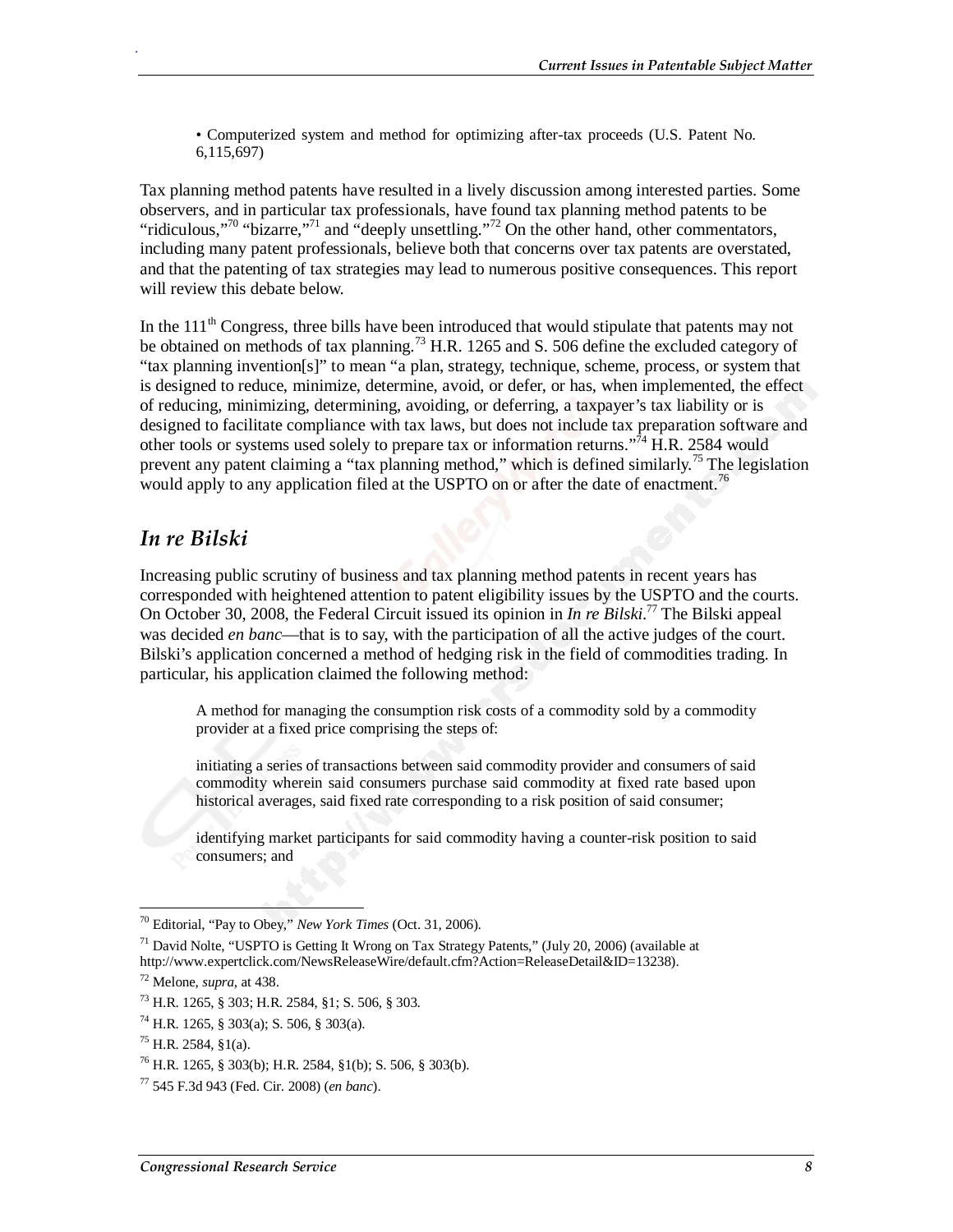initiating a series of transactions between said commodity provider and said market participants at a second fixed rate such that said series of market participant transactions balances the risk position of said series of consumer transactions.<sup>78</sup>

The USPTO rejected the application as claiming subject matter that was ineligible for patenting under section 101.

On appeal, the Federal Circuit characterized the "true issue before us then is whether Applicants are seeking to claim a fundamental principle (such as an abstract idea) or a mental process."<sup>79</sup> Applying Supreme Court precedent, the Federal Circuit explained:

A claimed process is surely patent-eligible under § 101 if: (1) it is tied to a particular machine or apparatus,  $or (2)$  it transforms a particular article into a different state or thing.<sup>80</sup></u>

Applying this standard, the Federal Circuit concluded that Bilski's application did not claim patentable subject matter. The Court of Appeals acknowledged Bilski's admission that his claimed invention was not limited to any specific machine or apparatus, and therefore did not satisfy the first prong of the section 101 inquiry.<sup>81</sup> The Federal Circuit also reasoned that the claimed process did not achieve a physical transformation. According to Chief Judge Michel, "[p]urported transformations or manipulations simply of public or private legal obligations or relationships, business risks, or other such abstractions cannot meet the test because they are not physical objects or substances, and they are not representative of physical objects or substances.<sup>"82</sup> As a result, the decision of the USPTO to deny Bilski's application was affirmed.

Opinions about the impact of the *Bilski* opinion vary. Randall Picker, a member of the law faculty of the University of Chicago, explained that the Federal Circuit "sharply cut back on the availability of patents for processes" and "substantially stepped back from its prior decision in *State Street Bank*, the decision that brought us the business-method patents controversy."<sup>83</sup> Attorneys MJ Edwards and Donald Steinberg are of the view that *Bilski* has narrowed the range of processes that may be patented.84 Some experts believe that in view of the *Bilski* standard, many patents that the USPTO previously issued would now be judged invalid.<sup>85</sup>

On the other hand, the *Bilski* opinion left "to future cases the elaboration of the precise contours of machine implementation, as well as the answers to particular questions, such as whether or when recitation of a computer suffices to tie a process claim to a particular machine.<sup>86</sup> As a result, attorney James Myers explains that future litigation may "focus on what degree of

<u>.</u>

.

84 MJ Edwards & Donald Steinberg, "The Implications of *Bilski*: Patentable Subject Matter in the United States," 49 *IDEA: The Intellectual Property Law Review* (2009), 411.

<sup>85</sup> *See* Robert A. Hulse & Robert R. Sachs, "Making Sense of the Revised Machine-or-Transformation Test in *In re Bilski*," 21 *Intellectual Property & Technology Law Journal* no. 2 (Feb. 2009), at 10.

86 545 F.3d at 962.

<sup>78</sup> Id. at 949.

<sup>79</sup> Id. at 952.

<sup>80</sup> Id. at 954.

 $81$  Id. at 962.

 $82$  Id. at 965.

<sup>83</sup> Randall Picker, "In re Bilski: The Fed Circuit Tells Inventors to Stuff It," The *University of Chicago: The Law School Faculty Blog* (Oct. 30, 2008).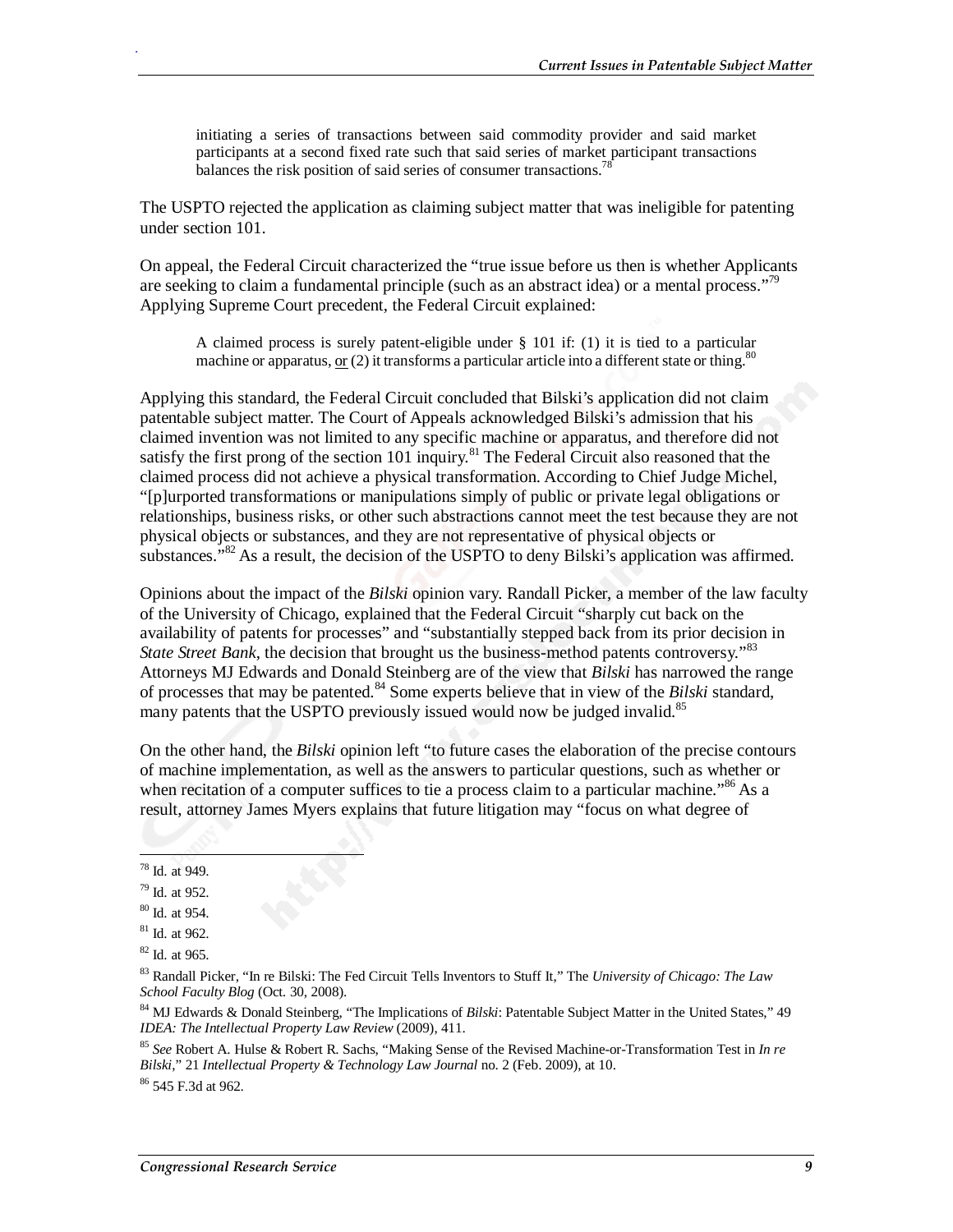computerized involvement you have to have in order to meet the threshold."<sup>87</sup> Others believe that the primary impact of the *Bilski* opinion will be to alter the way patent applications are written. Patent drafters may be able to present inventions such that they involve "a particular machine or apparatus" or are transformative in nature. Under this view, the *Bilski* opinion may not be of great significance to the patent system.<sup>88</sup>

On June 1, 2009, the United States Supreme Court granted *certiorari* in *In re Bilski*. The Supreme Court will therefore have the opportunity to review the Federal Circuit's holding in this case. The Supreme Court decision can be expected to be issued, at the latest, by July 2010.

## **Patents on Genetic Materials**

Controversy concerning patentable subject matter has not been confined to methods of doing business and tax planning methods. Patents claiming the products of biotechnology, and in particular genetic materials, have also led to considerable debate. In recent years, advances in biotechnology have resulted in a growing body of knowledge concerning the genetic material of living organisms. In turn, thousands of patents have been granted that assert rights in specific sequences of deoxyribonucleic acid (DNA)—the nucleic acid that contains the genetic instructions that all known living organisms use in order to develop and function.<sup>89</sup> Other patents claim related technologies, including individual mutations known to cause disease, testing kits for detecting genetic mutations, amino acid sequences (proteins), and the use of these proteins as medicines.<sup>90</sup>

The liberal availability of patents pertaining to genetic technologies may be traced to the wellknown decision of the U.S. Supreme Court in *Diamond v. Chakrabarty*. 91 That 1980 opinion held that a genetically engineered microorganism constituted patentable subject matter, qualifying as both a "composition of matter" or "manufacture" within the meaning of §101 of the Patent Act.<sup>92</sup> In so doing, the Supreme Court confirmed the traditional rule that "laws of nature, physical phenomenon, and abstract ideas have been held not patentable. Thus, a new mineral discovered in the earth or a new plant found in the wild is not patentable subject matter." The Court reasoned that the traditional rule denying patents to "products of nature" was inapplicable to the invention before it, however. Chief Justice Burger explained:

<sup>-</sup><sup>87</sup> *See* Nate Raymond, "Patent Bar is Atwitter About the *Bilski* Decision," *The AmLaw Daily* (Oct. 31, 2008) (available at http://amlawdaily.typepad.com/amlawdaily/2008/10/patent-bar-is-a.html).

<sup>88</sup> See Stefania Fusco, "Is *In re Bilski* A Déjà vu?," *Stanford Technology Law Review* (Feb. 16, 2009), at \*8 (discussing this view).

<sup>&</sup>lt;sup>89</sup> See Kevin T. Kelly, "Fragging the Patent Frags: Restricting Expressed Sequence Tag Patenting Using the Enablement-Commensurate-In-Scope-With-the-Claims Requirement," 17 *Texas Intellectual Property Law Journal* (2008), 49.

<sup>90</sup> See Eileen M. Kane, "Splitting the Gene: DNA Patents and the Genetic Code," 71 *Tennessee Law Review* (2004), 707.

 $91$  447 U.S. 303 (1980).

<sup>92</sup> Id*.* at 308.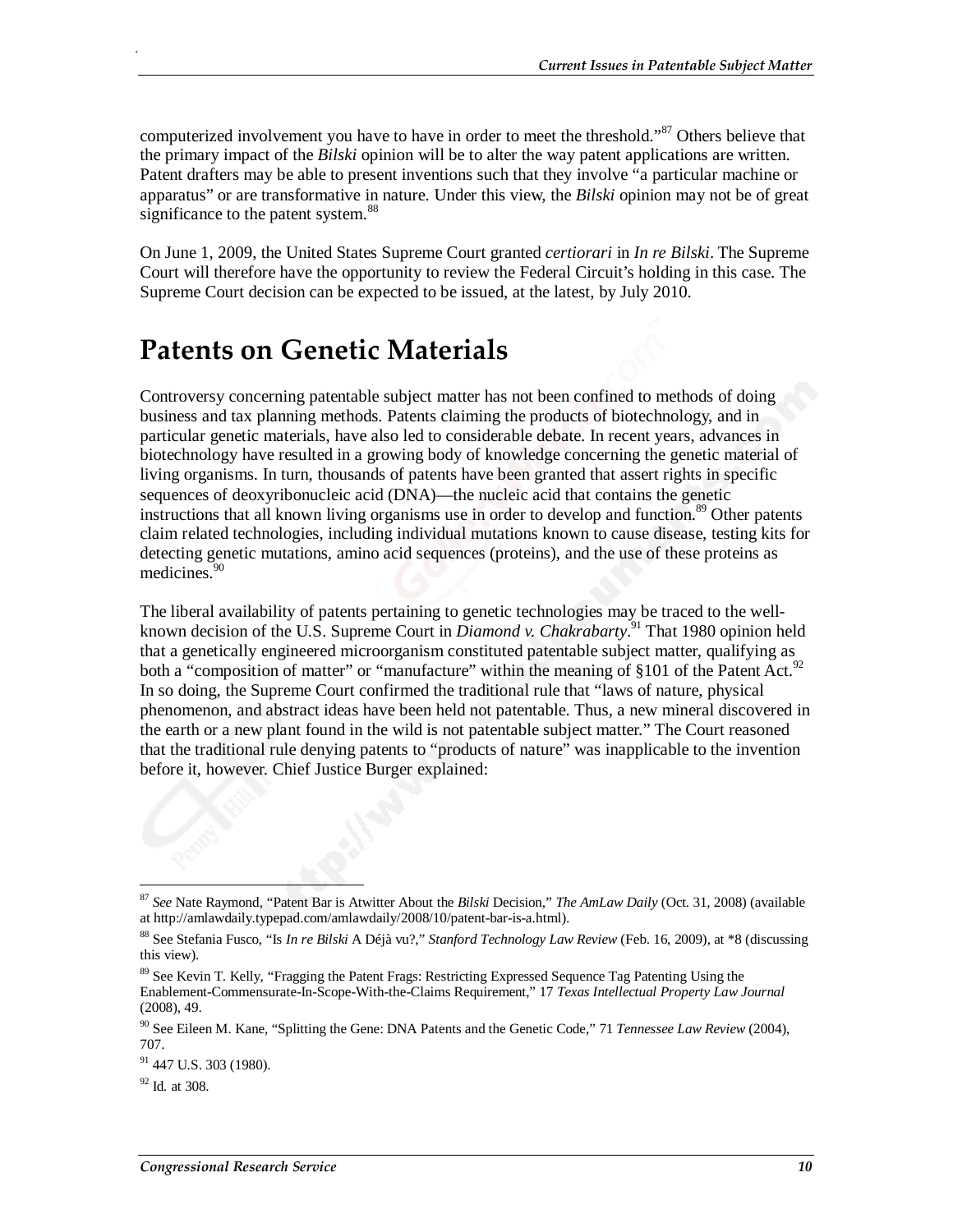[T]he patentee has produced a new bacterium with markedly different characteristics from any found in nature and one having the potential for significant utility. His discovery is not nature's handiwork, but his own; accordingly it is patentable subject matter under  $\S 101$ .<sup>93</sup>

As applied to genetic materials, the reasoning of *Diamond v. Chakrabarty* allows patents to issue where scientists have isolated these materials from their natural environment or produced through artificial techniques. As a result, patent claims directed towards DNA typically employ such terms as "isolated" or "recombinant" in order to reflect these conditions. Notably, this claim language restricts the scope of patent to isolated or artificially produced substances. As a result, the genes naturally possessed by humans and other living organisms are not included within the scope of proprietary rights. $94$ 

As with patents claiming business methods and tax strategies, patents pertaining to genetic materials are controversial.<sup>95</sup> Critics have asserted that genetic materials should remain accessible to all, rather than subject to intellectual property rights, and that such patents may depress research efforts and have a deleterious impact upon public health.<sup>96</sup> Other experts believe these critiques are overstated or misplaced, however.<sup>97</sup> In their view, patent rights in DNA are no more expansive or worthy of concern than for other sorts of inventions. This report reviews this debate below.

No legislation has yet been introduced concerning this topic in the  $111<sup>th</sup>$  Congress. Congress has previously considered restricting patents relating to genetic materials, however. In the  $110<sup>th</sup>$ Congress, Representative Becerra introduced the Genetic Research and Accessibility Act, H.R. 977. That bill would have provided:

Notwithstanding any other provision of law, no patent may be obtained for a nucleotide sequence, or its functions or correlations, or the naturally occurring products it specifies.<sup>98</sup>

The proposed amendment would not have applied to a patent issued prior to the date of enactment of the Genetic Research and Accessibility Act.99 This legislation was not enacted. As well, the Genomic Research and Diagnostic Disability Act of 2002 was introduced, but not enacted, in the  $107<sup>th</sup>$  Congress.<sup>100</sup> That legislation would have created a research exemption from infringement for research on genetic sequence information and an infringement exemption for genetic diagnostic testing.

<sup>-</sup>93 Id*.* at 310.

<sup>94</sup> Roger Schechter & John Thomas, *Principles of Patent Law* (2d ed. 2004), 33.

<sup>&</sup>lt;sup>95</sup> See CRS Report RS22516, *Gene Patents: A Brief Overview of Intellectual Property Issues*, by Wendy H. Schacht. <sup>96</sup> Nuffield Council on Bioethics, The Ethics of Patenting DNA—A Discussion Paper (2002).

<sup>97</sup> R. Stephen Crespi, "Patenting and Ethics—A Dubious Connection," 85 *Journal of the Patent and Trademark Office Society* (2003), 31.

<sup>98</sup> H.R. 977, § 2(a).

<sup>99</sup> Id*.* at § 2(c).

 $100$  H.R. 3967.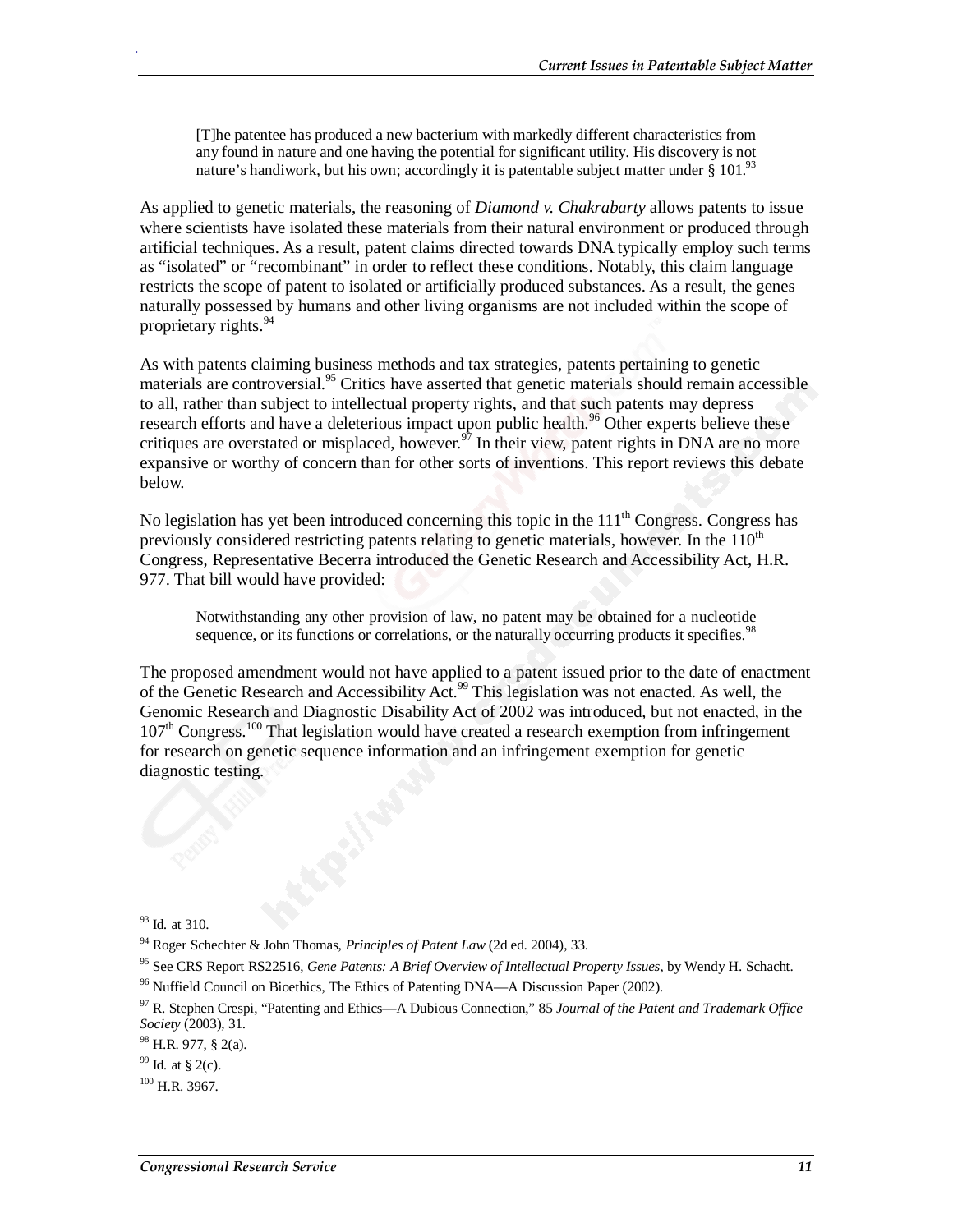## **Innovation Policy Issues**

.

The patenting of business methods, tax strategies, genetic materials, and other sorts of postindustrial technologies has raised controversy. Some observers have expressed concerns that these sorts of inventions should not be patented, no matter how innovative they might be. They believe that section 101 of the Patent Act, the provision governing patentable subject matter, should be interpreted, and if necessary amended, to exclude these sorts of inventions from patenting.<sup>101</sup> Others believe that these concerns are overstated. They further assert that the patenting of inventions of the Information Age, as well as biotechnologies, will be beneficial for innovation and competition.<sup>102</sup> This report reviews some of the primary arguments that have been raised in this debate.

Proponents of a broad notion of patentable subject matter assert that the patent system has traditionally offered a powerful incentive for innovation across many industries. For example, the chemical, electronics, manufacturing, telecommunications, and pharmaceutical industries are among those that have long sought and enforced patents. In the view of these commentators, the patent system will readily adapt to new fields of endeavor as well. Further, many inventions of the  $21<sup>st</sup>$  century—including business methods and genetic inventions—are as subject to costly research and development efforts as more traditional technologies. Observers question why the patent incentive exists in one field of costly research and development and not in another.<sup>103</sup>

The patent system also provides the benefit of public disclosure. In order to obtain patent rights, inventors must fully disclose their inventions such that a skilled artisan could practice them without undue experimentation.<sup>104</sup> A patent system that denies protection to entire categories of inventions may cause inventors to conceal them as trade secrets. In contrast to patenting, trade secret protection does not result in the disclosure of publicly available information. Taking the steps necessary to maintain secrecy, such as implementing physical security measures, also imposes costs that may ultimately be unproductive for society.<sup>105</sup>

Another argument in favor of a broad notion of patentable subject matter is that distinguishing patentable and unpatentable inventions may at times prove difficult. For example, the *Bilski* opinion left open the "precise contours of machine implementation" needed to determine whether a particular invention is patentable or not.<sup>106</sup> Assessing whether a particular invention is sufficiently technologically embedded to constitute patentable subject matter may not constitute a straightforward, routine inquiry. Indeed, this standard may in some cases lead to artful claims drafting. In view of the *Bilski* standard, for example, patent lawyers may attempt to make

<sup>-</sup>101 See, e.g., Michael Moulton, "Effecting the Impossible: An Argument Against Tax Strategy Patents," 81 *Southern California Law Review* (2008), 631.

<sup>&</sup>lt;sup>102</sup> See, e.g., Lucas Osbron, "Tax Strategy Patents: Why the Tax Community Should Not Exclude the Patent System," 18 *Albany Law Journal of Science and Technology* (2008), 325.

<sup>&</sup>lt;sup>103</sup> See, e.g., Christopher A. Harkins, "Throwing Judge Bryson's Curveball: A Pro Patent View of Process Claims as Patent-Eligible Subject Matter," 7 *John Marshall Review of Intellectual Property Law* (2008), 701.

<sup>104 35</sup> U.S.C. § 112 (2006).

<sup>105</sup> See Robert G. Bone, "A New Look at Trade Secret Law: Doctrine in Search of Justification," 86 *California Law Review* (1998), 241.

<sup>106</sup> See Robert A. Hulse & Robert R. Sachs, "Making Sense of the Revised Machine-or-Transformation Test in *In re Bilski*," 21 *Intellectual Property & Technology Law Journal* no. 10 (2009), 10.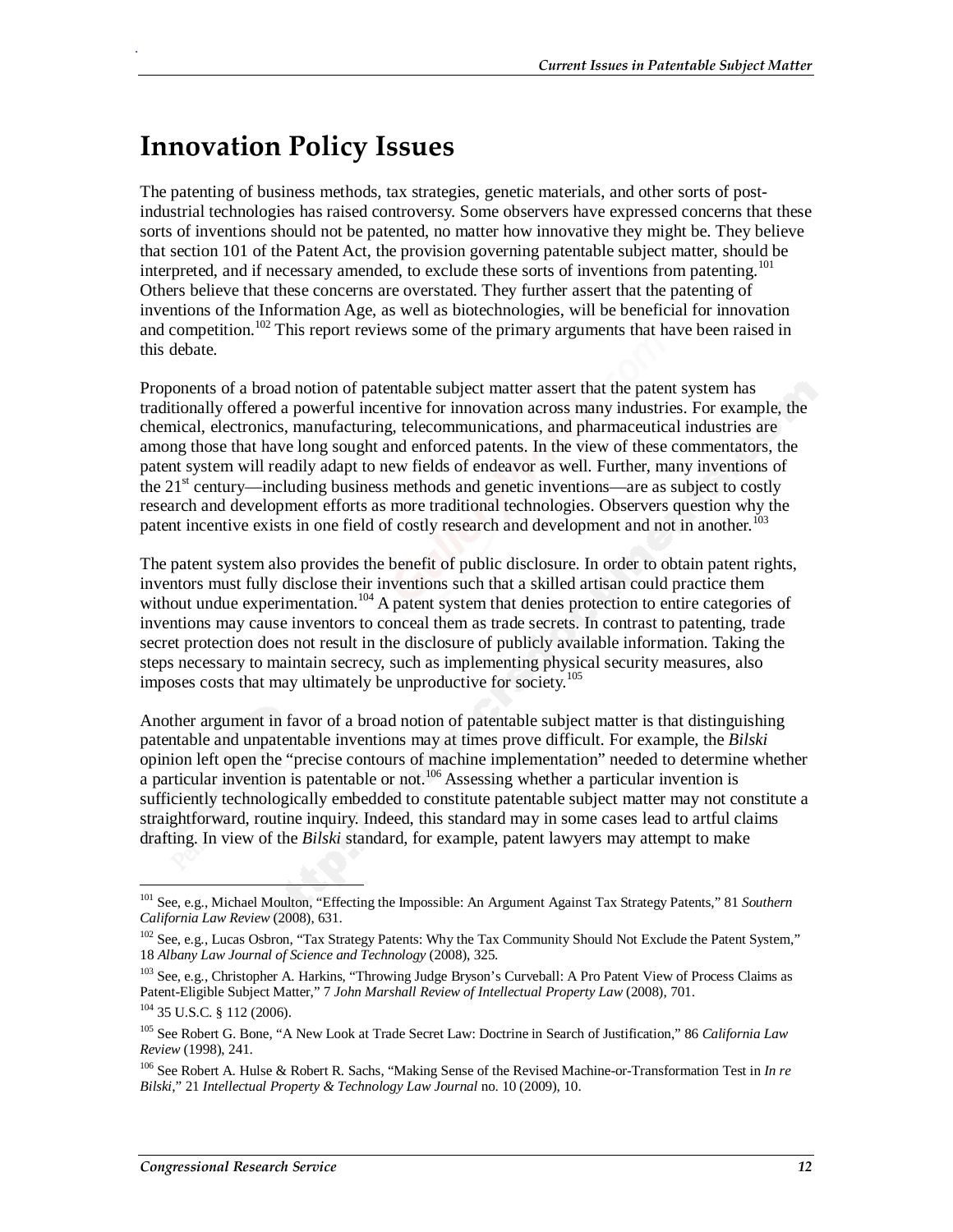software inventions appear to be hard-wired machines. This reaction may ultimately make patents more difficult to read and interpret.<sup>107</sup>

Supporters of an expansive patent system also observe that patents have been identified as facilitators of markets. If inventors lack patent rights, they may have scant tangible assets to sell or license. In addition, an inventor might otherwise be unable to police the conduct of a contracting party. Any technology or know-how that has been disclosed to a prospective licensee might be appropriated without compensation to the inventor. The availability of patent protection decreases the ability of contracting parties to engage in opportunistic behavior.By lowering such transaction costs, the patent system may make transactions concerning information goods more feasible.<sup>108</sup> Categorical exclusion of certain sorts of inventions from the patent system may deny entire industries this potential benefit.

Studies have also indicated that entrepreneurs and small, innovative firms rely more heavily upon the patent system than larger enterprises. Large firms often possess a number of alternative means for achieving a proprietary interest in a particular technology. For example, trade secrecy, ready access to markets, trademark rights, speed of development, and consumer goodwill may to some degree act as substitutes for the patent system. However, individual inventors and small firms often do not have these mechanisms at their disposal. As a result, the patent system may enjoy heightened importance with respect to these enterprises.<sup>109</sup>

Legal experts also assert that patents do not provide the affirmative right to use the patented invention, but rather the right to exclude others from doing so. This perspective implies that the grant of patent neither implies government approval of an invention, nor allows meaningful control of a technology. As a result, the grant of a patent on, for example, a particular tax strategy, should not be deemed as an indication that the strategy is legally sound.<sup>110</sup> Similarly, disallowing patents on genetic materials would not necessarily suppress the technology as a general matter.<sup>111</sup>

Although these and other assertions weigh in favor of an ambitious scope of patentable subject matter, other observers are less optimistic. Some commentators believe that innovation in areas such as business methods, tax planning methods, and genetic materials has flourished even though the availability of patent rights has been uncertain. For example, the American Institute of Certified Public Accountants [AICPA] asserts that "[p]eople already have substantial incentives to comply with tax law and lower their taxes."<sup>112</sup> Under this line of reasoning, the patent incentive is unnecessary to promote a socially optimal level of innovation within these disciplines.

Other observers go further, believing that patents in these areas may not merely be unnecessary, but also socially detrimental. With respect to business methods, some commentators believe that these patents are commonly of such broad scope as to "effectively appropriate all possible

-

<sup>107</sup> See Fusco, *supra*.

<sup>108</sup> Paul J. Heald, "Optimal Remedies for Patent Infringement: A Transactional Model," 45 *Houston Law Review* (2008), 1165; Paul J. Heald, "A Transaction Costs Theory of Patent Law," 66 *Ohio State Law Journal* (2005), 473.

<sup>109</sup> Michael J. Meurer, "Inventors, Entrepreneurs, and Intellectual Property Law," 45 *Houston Law Review* (2008), 1201.

<sup>110</sup> See, e.g., Osbron, *supra*.

<sup>&</sup>lt;sup>111</sup> Robert P. Merges, "Intellectual Property in Higher Life Forms: The Patent System and Controversial Technologies," 47 *Maryland Law Review* (1998), 1051.

<sup>&</sup>lt;sup>112</sup> AICPA, "Analysis and Legislative Proposals Regarding Patents for Tax Strategies" (February 28, 2007) (available at http://tax.aicpa.org) (hereinafter "AICPA Analysis").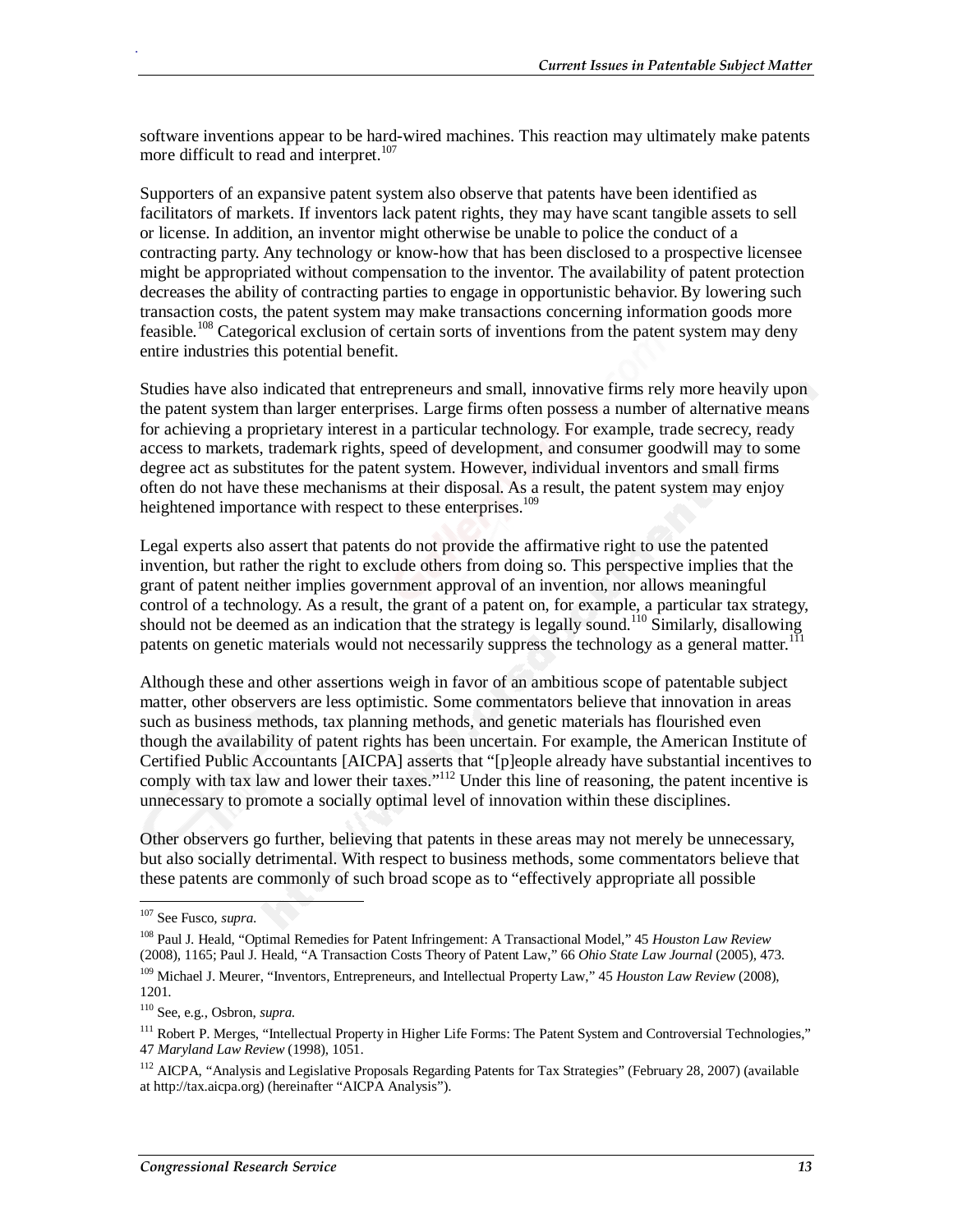solutions to a particular problem."<sup>113</sup> This extent of proprietary rights may limit the ability of others to design around the patented invention and ultimately discourage competition.<sup>114</sup>

With respect to tax strategy patents, some believe that an incentive to develop methods of lowering one's taxes is not socially desirable. William A. Drennan, a member of the law faculty at Southern Illinois University, contrasts the grant of tax strategy patents with recent Treasury Department Regulations that, in his view, "reduce the economic incentive to create tax loopholes."<sup>115</sup> Mr. Drennan thus explains:

[O]ne government agency—the Treasury Department—is taking action to discourage loopholes. In contrast, the Patent Office (at the direction of the Federal Circuit) is providing a new incentive to create loopholes. Since the Treasury Department is in charge of the sound administration of the U.S. tax system, the Treasury Department's views on sound tax policy should be given greater weight than the view of the Patent Office on this subject.<sup>116</sup>

Other experts believe that tax strategy patents are inappropriate because they are said to inject private control over a system of public laws.<sup>117</sup> Under this view, a patent may potentially grant one individual the ability to prevent others from using a new tax provision. In turn, private actors may affect the ability of federal, state, and local governments to raise revenue, influence taxpayer behavior, and otherwise achieve the intended purposes of the tax laws.<sup>118</sup> These concerns were voiced by the AICPA in the following way:

Tax strategy patents also preempt Congress's prerogative to have full legislative control over tax policy. Congress enacts tax law provisions applicable to various taxpayers and intends that taxpayers will be able to use them. Tax strategy patents thwart this Congressional intent by giving tax strategy patent holders the power to decide how select tax law provisions can be used and who can use them.<sup>119</sup>

Tax professionals have also expressed concerns over the impact of tax strategy patents upon their own practices, as well as taxpayers in general. Some observers believe that the burdens of investigating whether a taxpayer's planned course of action is covered by a tax strategy patent, determining whether the patent was providently granted by the USPTO, and potentially negotiating with the patent proprietor in order to employ the strategy, will be costly and impractical for many taxpayers.120 Further, because compliance with the tax laws and its selfassessment system is obligatory for all citizens of the United States, the scope of this burden could be considerable.<sup>121</sup>

 $\overline{a}$ 

<sup>&</sup>lt;sup>113</sup> David Kappos et al., "A Technological Contribution Requirement for Patentable Subject Matter: Supreme Court Precedent and Policy," 6 *Northwestern Journal of Technology and Intellectual Property* 152 (2008) at <sup>\*</sup>57.

<sup>114</sup> See Alexandra Wilson, "Business Method Patents Gone Wild: Narrowing *State Street Bank* and Shifting to a European Perspective," 12 *Journal of Technology Law and Policy* (2007), 71.

<sup>115</sup> Drennan, *supra*, at 280.

<sup>116</sup> Id.

<sup>117</sup> See Richard S. Marshall, "Tax Strategy Patents—Legislative, Judicial and Other Developments," 48 *Tax Management Memo* (2007), 243.

<sup>&</sup>lt;sup>118</sup> Steve Seidenberg, "Taxation Innovation: Patent Office Receives Criticism for Issuing Patents on Tax Strategies," *Inside Counsel* (December 2006).

<sup>119</sup> AICPA Analysis, *supra*, at 5.

<sup>120</sup> Gary C. Bubb, "Patented Tax Strategies—Are You Serious?," *Rhode Island Lawyers Weekly* (August 20, 2007).

 $121$  Ellen P. Aprill, "Responding to Tax Strategy Patents," American Bar Association Annual Meeting (August 11, (continued...)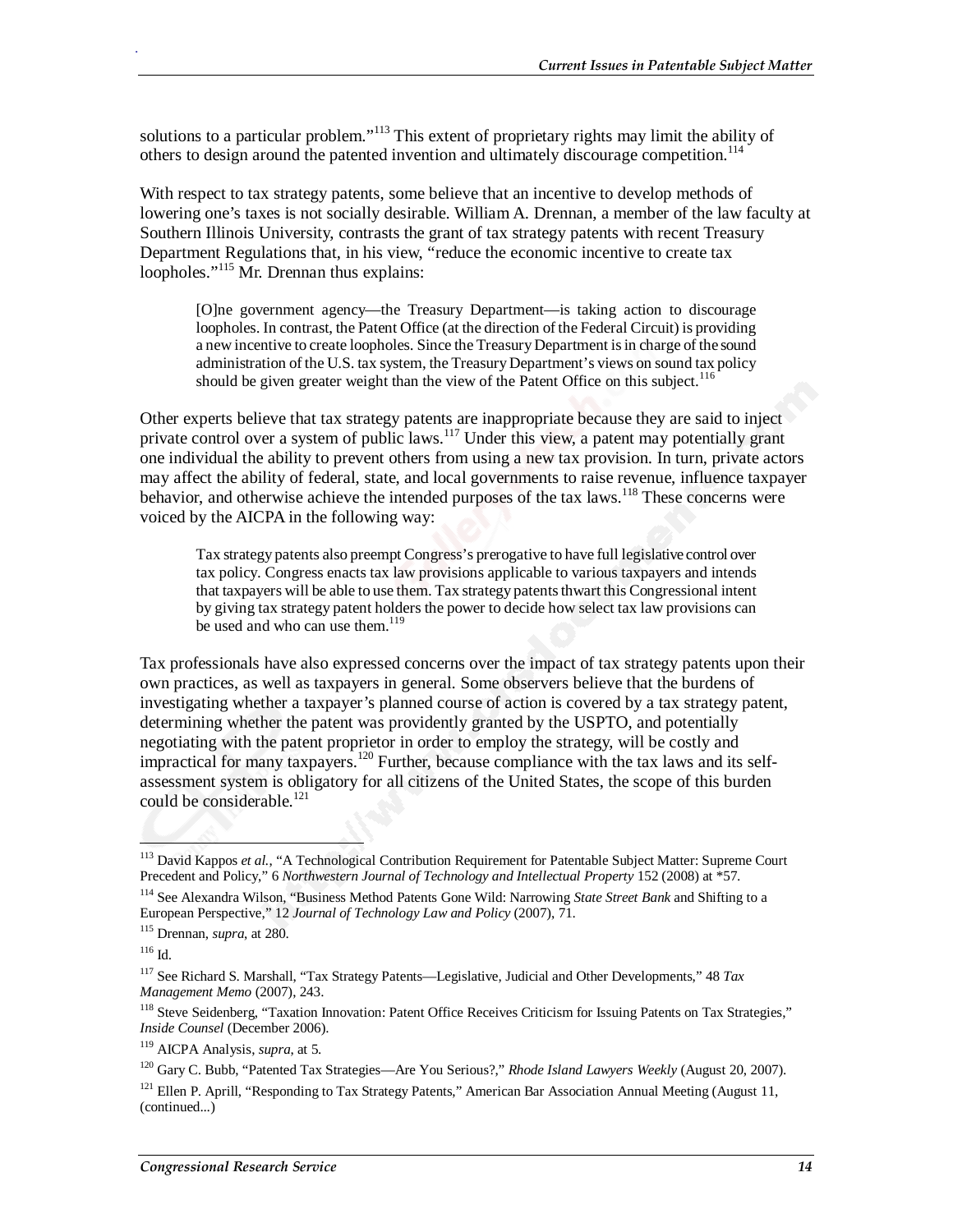Several additional objections have arisen to patenting the inventions of genetic materials. Some individuals believe that patenting genetic materials devalues the worth and dignity of living beings. These commentators believe that such patents would allow individuals to obtain an ownership right in another sentient being. From this perspective, such a patent right is akin to slavery and morally wrong. Human genetic materials in particular are instead deemed to be the common heritage of humanity and therefore should be the subject of shared public ownership, rather than proprietary rights.<sup>122</sup>

Patents on genetic materials have also been said to lead to possible deleterious effects on healthcare and research related to healthcare. For example, some patents claim human genes that indicate susceptibility to a particular disease and diagnostic tests for detecting that gene. Observers question whether having only one proprietary diagnostic test for a particular disease lies in the public interest. They also suggest that patent rights over a gene that is linked to a particular disease might inhibit further research concerning that disease.<sup>123</sup>

Professors Heller and Eisenberg have also expressed the concern that the "tragedy of the anticommons" may lead to the underuse of patented genetic resources. In their view, too many overlapping intellectual property rights with respect to genetic materials may hinder research and development, and ultimately the exploitation of potential future products. For example, one enterprise might own a patent on a genomic DNA fragment, another on the corresponding protein, and yet another on a diagnostic test for a genetic disease. In this circumstance, multiple owners each have the right to exclude others and no one has an effective privilege of use. Development of a commercial product in this situation may prove difficult or impossible.<sup>124</sup>

Additional assertions have been made both in support of a broad scope of patentable subject matter, as well as in favor of restricting the scope of patenting. Unfortunately, no rigorous analytical method allows for study of the role the patent system plays in promoting innovation, investment, and competition. As a result, arguments for and against a broad scope of patentable subject matter are difficult to quantify. Determining the precise scope of patentable subject matter therefore remains a matter of legal reasoning, as informed by concerns over innovation and competition policy.

### **Congressional Issues and Options**

If Congress decides that the current rules with respect to patent eligibility are satisfactory, then no action need be taken. Should Congress choose to take action, however, a number of options exist. One possibility is an amendment to section 101 of the Patent Act stipulating that certain subject matter is not patentable. Legislation introduced in the  $111<sup>th</sup>$  Congress would take this step with

1

<sup>(...</sup>continued)

<sup>2007), 7.</sup> 

<sup>&</sup>lt;sup>122</sup> Nuffield Council on Bioethics, "The Ethics of Patenting DNA: A Discussion Paper," 22 (2002).

<sup>123</sup> Id*.* at 40.

<sup>&</sup>lt;sup>124</sup> Michael A. Heller and Rebecca S. Eisenberg, "Can Patents Deter Innovation? The Anticommons in Biomedical Research," 280 *Science* (May 1, 1998), 698.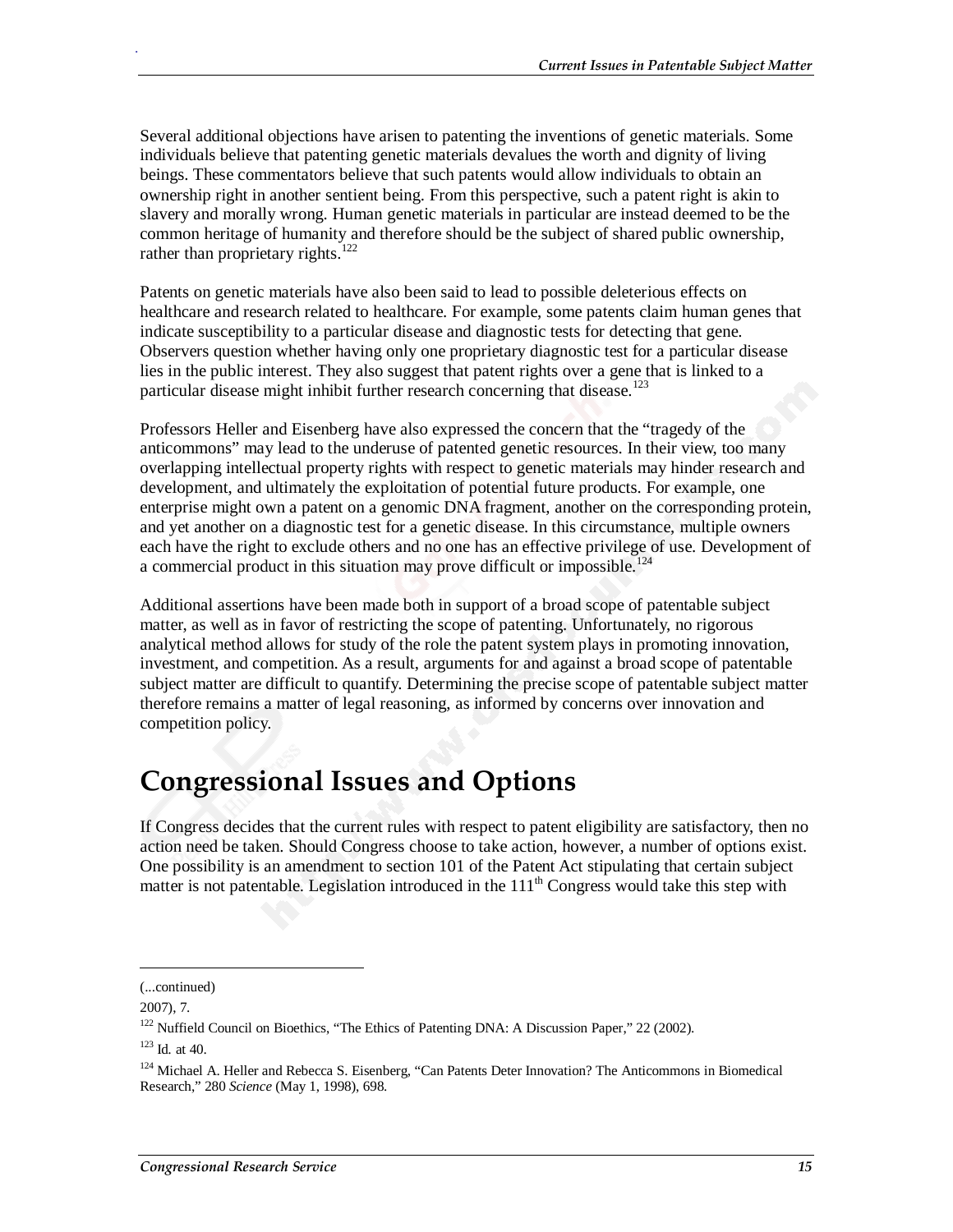respect to tax shelters,<sup>125</sup> while legislation in the  $110^{th}$  Congress would have done so with respect to nucleotide sequences. $126$ 

Another option is to allow patents on particular inventions to issue, but to limit the remedies available to proprietors of such patents. The Patent Act currently stipulates that damages and injunctions are not available for patent infringement caused by "a medical practitioner's performance of a medical activity" under certain circumstances.<sup>127</sup> This provision could potentially be amended to include other categories of inventions.

Other legislative responses are also possible. Congress could choose to track USPTO practices with respect to patents on business methods, tax strategies, or genetic materials. In this respect, commentators have proposed several reforms, including the hiring of USPTO examiners with expertise in taxation or other sensitive areas.<sup>128</sup> Congress could also encourage continued cooperation between the USPTO and other federal agencies, such as the IRS, with expertise in particular disciplines.

If legislation is contemplated, one international agreement that deserves consideration is the World Trade Organization (WTO) Agreement on Trade-Related Aspects of Intellectual Property Rights, commonly known as the TRIPS Agreement.129 As a WTO member, the United States has committed to "give effect to the provisions of [the TRIPS] Agreement."<sup>130</sup> The TRIPS Agreement provides that "patents shall be available for any inventions, whether products or processes, in all fields of technology."131 It further states that "patents shall be available and patent rights enjoyable without discrimination as to ... the field of technology."<sup>132</sup> The TRIPS Agreement additionally stipulates that WTO member states may exclude from patentability certain inventions, in particular "diagnostic, therapeutic and surgical methods for the treatment of humans and animals" and "plants and animals other than micro-organisms, and essentially biological processes for the production of plants and animals other than non-biological and microbiological processes."<sup>133</sup> Compliance with the TRIPS Agreement may place some limits on the ability of WTO member states to legislate with respect to patentable subject matter.

## **Concluding Observations**

The topic of patentable subject matter has raised a surprisingly heated debate in many contexts, including business methods, tax strategies, and genetic materials. Many knowledgeable observers have voiced strong objections to patents in these fields on a number of grounds. However, other experts point to the lack of direct evidence that granting patents within these fields has

-

<sup>125</sup> H.R. 1265, § 303; H.R. 2584, §1; S. 506, § 303.

<sup>&</sup>lt;sup>126</sup> Genomic Research and Accessibility Act, H.R. 977, § 2.

<sup>127 35</sup> U.S.C. § 287(c) (2006).

<sup>128</sup> Aprill, *supra*, at 21.

<sup>&</sup>lt;sup>129</sup> See Agreement on Trade-Related Aspects of Intellectual Property Rights, Apr. 15, 1994, Marrakesh Agreement Establishing the World Trade Organization, Annex 1C, art. 66, para. 1, Legal Instruments—Results of the Uruguay Round vol. 31, 33 I.L.M. 81 (1994).

<sup>130</sup> Id*.* at Art. 1, § 1.

<sup>&</sup>lt;sup>131</sup> Id. at Art. 27(1).

 $132$  Id.

<sup>133</sup> Id*.* at 27(3).